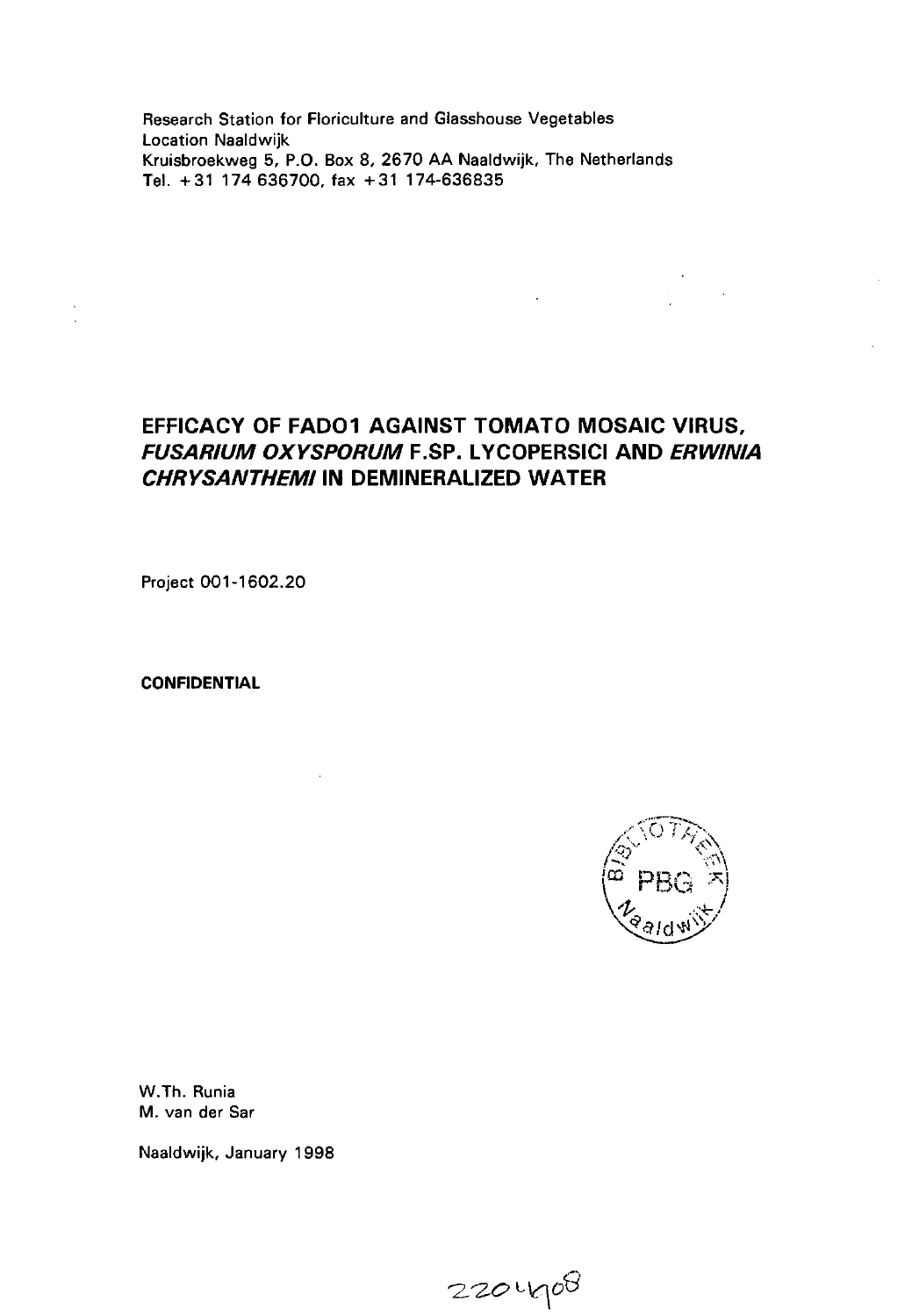## **CONTENTS**

 $\label{eq:2} \frac{1}{\sqrt{2}}\sum_{i=1}^n\frac{1}{\sqrt{2}}\sum_{i=1}^n\frac{1}{\sqrt{2}}\sum_{i=1}^n\frac{1}{\sqrt{2}}\sum_{i=1}^n\frac{1}{\sqrt{2}}\sum_{i=1}^n\frac{1}{\sqrt{2}}\sum_{i=1}^n\frac{1}{\sqrt{2}}\sum_{i=1}^n\frac{1}{\sqrt{2}}\sum_{i=1}^n\frac{1}{\sqrt{2}}\sum_{i=1}^n\frac{1}{\sqrt{2}}\sum_{i=1}^n\frac{1}{\sqrt{2}}\sum_{i=1}^n\frac{1$ 

|              | <b>SUMMARY</b>    |                                                       | 5  |  |
|--------------|-------------------|-------------------------------------------------------|----|--|
| 1.           |                   | <b>INTRODUCTION</b>                                   | 7  |  |
| 2.           |                   | <b>MATERIALS AND METHODS</b>                          | 8  |  |
|              | 2.1               | Experiments with tomato mosaic virus                  | 8  |  |
|              | 2.2               | Experiments with Fusarium oxysporum f.sp. lycopersici |    |  |
|              | 2.3 <sub>2</sub>  | Experiment with Erwinia chrysanthemi                  | 9  |  |
| 3.           |                   | <b>RESULTS AND DISCUSSION</b>                         | 10 |  |
|              | 3.1               | <b>Experiments with tomato mosaic virus</b>           | 10 |  |
|              | 3.2               | Experiments with Fusarium oxysporum f.sp. lycopersici | 14 |  |
|              | 3.3 <sub>1</sub>  | Experiment with Erwinia chrysanthemi                  | 16 |  |
| 4.           |                   | <b>CONCLUSION</b>                                     | 21 |  |
|              | <b>APPENDICES</b> |                                                       | 22 |  |
| 1            |                   | pH and neutralizer data first experiment with virus   | 22 |  |
| $\mathbf{2}$ |                   | pH and neutralizer data second experiment with virus  | 22 |  |
| 3            |                   | pH data third experiment with virus                   | 22 |  |
| 4            |                   | pH data first experiment with Fusarium                | 23 |  |
| 5            |                   | <b>Certificate Plant Protection Service</b>           | 24 |  |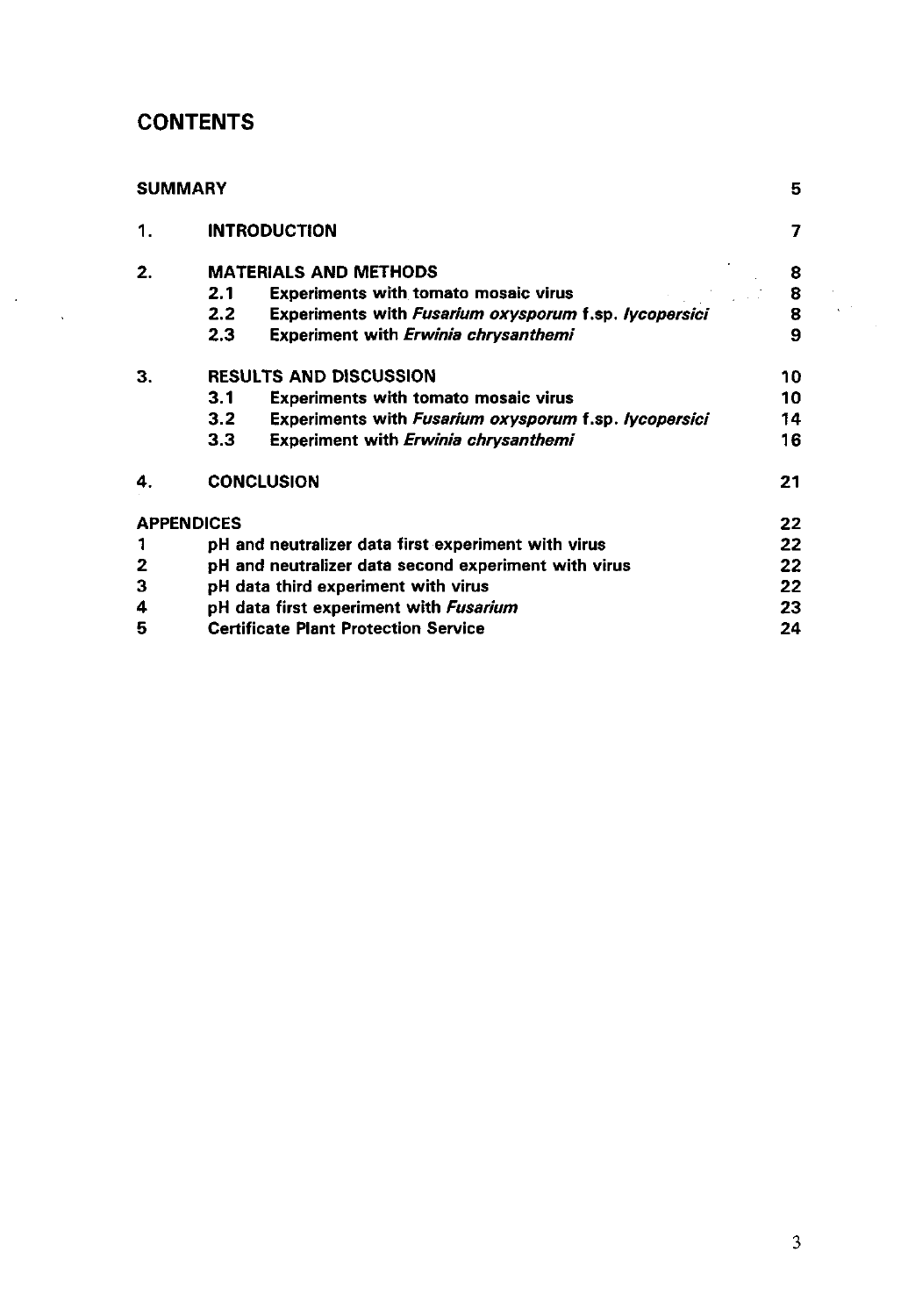### **SUMMARY**

At the Research Station for Floriculture and Glasshouse Vegetables in Naaldwijk research has been performed in 1997 on the efficacy of FAD01 against plant pathogens in demineralized water.

Three experiments were performed with tomato mosaic virus, two experiments with the fungus Fusarium oxysporum f. sp. lycopersici and one experiment with the bacterium *Erwinia chrysanthemi*. These plant pathogens were applied to demineralized water, after which the product FAD01 was added in several concentrations.

Exposure times were realized by adding the neutralizer sodium sulphite after fixed periods.

The efficacy of FAD01 against tomato mosaic virus was established in a bio assay with tobacco plants. These plants react with local lesions after virus infection. The efficacy of *Fusarium* and *Erwinia* was established on specific culture media. These pathogens produce colonies on the agar plates which can be counted after some days.

The efficacy of FAD01 against tomato mosaic virus is irregular. The reason may be that the protein coat, which protects the infectious RNA, sometimes is insufficiently destructed by the product, leaving the RNA unimpaired.

Fusarium oxysporum f.sp. lycopersici is eliminated at a concentration of 0,4% FAD01 during 15 minutes. At higher concentrations a 5 minutes' exposure time was effective.

Erwinia chrysanthemi was eliminated at a concentration of 0,04% FAD01 during 30 minutes. At higher concentrations a 5 minutes' exposure time also resulted in a 100% effect.

The neutralizer greatly affected the results of FAD01 against tobacco mosaic virus. The neutralizer had no effect on Fusarium.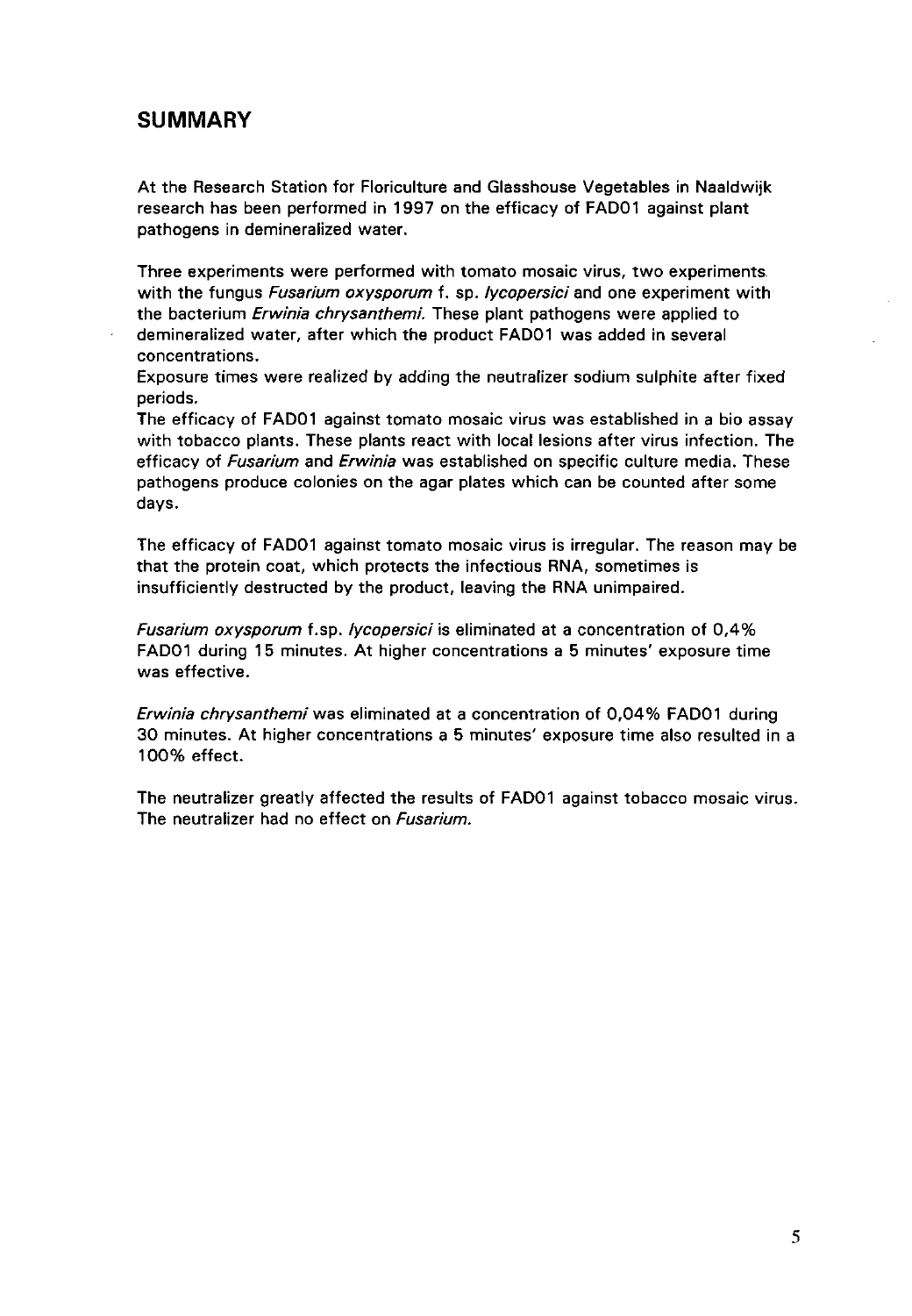#### $1.$ **INTRODUCTION**

Research is performed by order of ELF ATOCHEM AGRI B.V. at

Vondelingenplaat/Rt with a disinfectant FAD01, a product on the basis of hydrogen peroxide. This product is tested for its efficacy against some of the most important plant pathogens in horticulture; a viral, a fungal and a bacterial pathogen.

Generally speaking products on the basis of hydrogen peroxide are environmentally friendly. Provided that they are effective, they may be an alternative for pesticides which can be harmfull to the environment.

Initially experiments are performed with the plant pathogens applied to demineralized water. When promising results are achieved the next step will be to test the efficacy of the product against plant pathogens in organic material like roots and leaves.

This report presents the results with FAD01 against plant pathogens in demineralized water.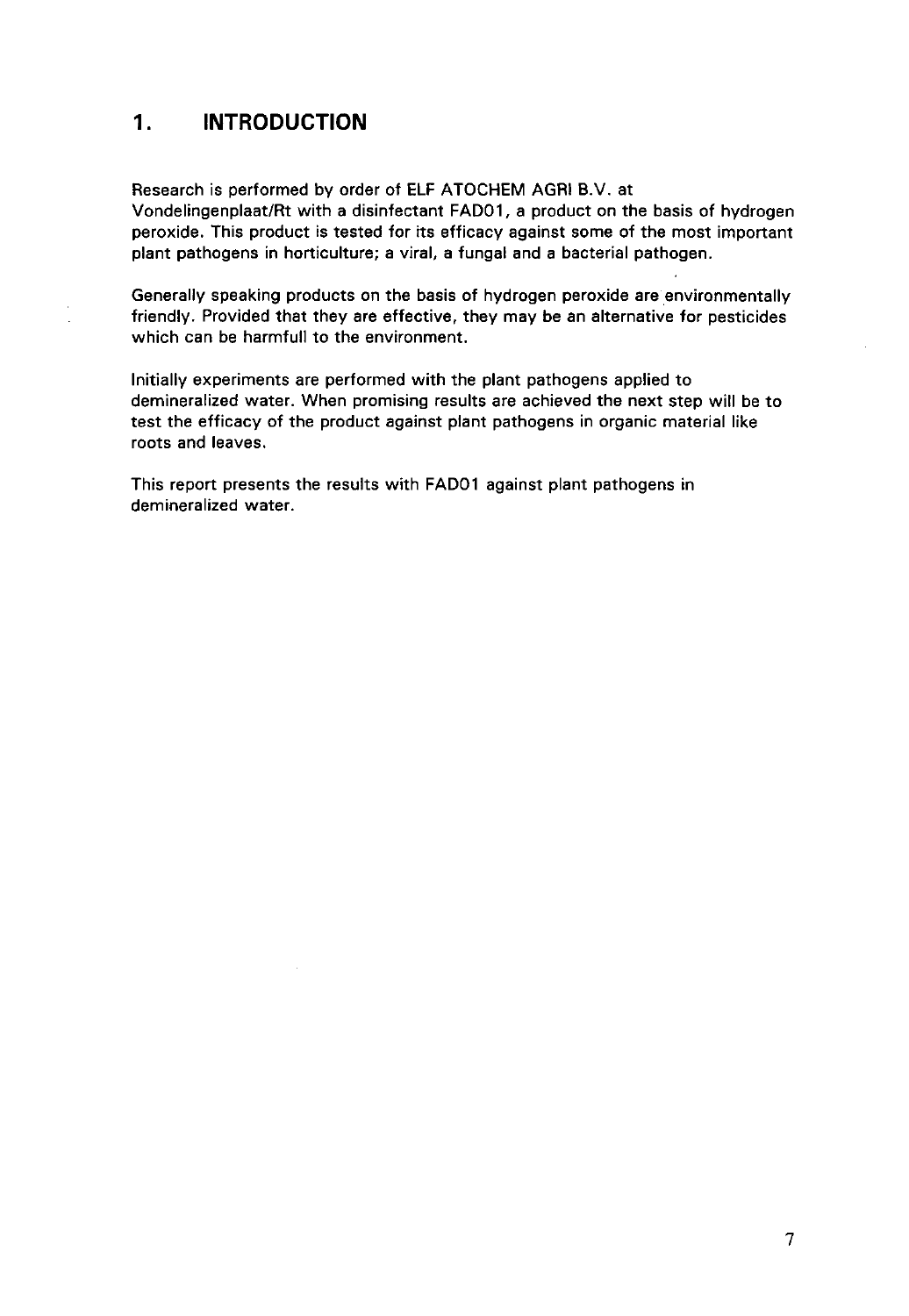#### $2.$ **MATERIALS AND METHODS**

### **2.1 EXPERIMENTS WITH TOMATO MOSAIC VIRUS**

Experiments are performed with tomato mosaic virus (strain SPS), further on indicated as ToMV. Per treatment 1 ml of purified virus was added to 1 litre of demineralized water.

In all experiments the product FAD01 was tested for efficacy against ToMV. The first experiment was performed on 02-04, the second on 10-06 and the third experiment on 07-07-1997. The temperature of the water was in the first experiment 23-25 °C, in the second experiment 23 °C and in the third experiment 22 °C.

In the first and second experiment exposure times were realized by using the neutralizer sodium sulphite. Because of the negative side effects (temperature rise of suspension, phytotoxicity) the neutralizer was not used anymore in the third experiment. Exposure times were then realized by dilution of the suspension. In all three experiments exposure times were 5 and 30 minutes.

The infectivity of the suspensions after the treatments was established in a bioassay. Water samples of each treatment were rubbed on carborundum-dusted leaves of 4-6 weeks old Nicotiana tabacum 'Xanthi' plants. These tobacco plants react with local lesions on ToMV. Three leaves were inoculated on each of three plants per treatment. Four to seven days after inoculation the number of local lesions, produced on tobacco, was counted. By comparison with the untreated control treatment the efficacy could be established.

In the first experiment there was no damage to the plants caused by the neutralizer. In the second experiment however 28 grams of neutralizer or more caused burned tobacco leaves, soon after inoculation. During inoculation of these treatments gloves were used to protect the skin against the neutralizer.

At the treatment with 10% product, 900 ml virus suspension was mixed with 100 ml product. In this case the actual virus concentration was 90% in comparison with the control treatment.

By using 50 % of the product, 500 ml virus suspension mixed with 500 ml product, the actual virus concentration was reduced to 50% compared with the control treatment. In the efficacy data, mentioned in the tables, this dilution factor is included.

#### **2.2 EXPERIMENTS WITH FUSARIUM OXYSPORUM F.SP. LYCOPERSICI (FYSIO 1)**

This fungal pathogen is further on reported as Fol.

A conidial suspension of Fol was obtained by culturing the fungus one week in an aerated liquid Czapek-Dox medium at room temperature. Per liter demineralized water 1.10<sup>8</sup> conidia were added, resulting in a spore concentration of 1.10<sup>5</sup> per ml water. The experiment was performed on 03-02-1997 with FAD01 and the neutralizer sodium sulphite. The water temperature was 22-24 °C.

To establish the effect of the neutralizer sodium sulphite, an additional experiment was performed on 11-02-1997. The neutralizer (0,88 gram) was applied 15 minutes after the application of FAD01 (0,4%).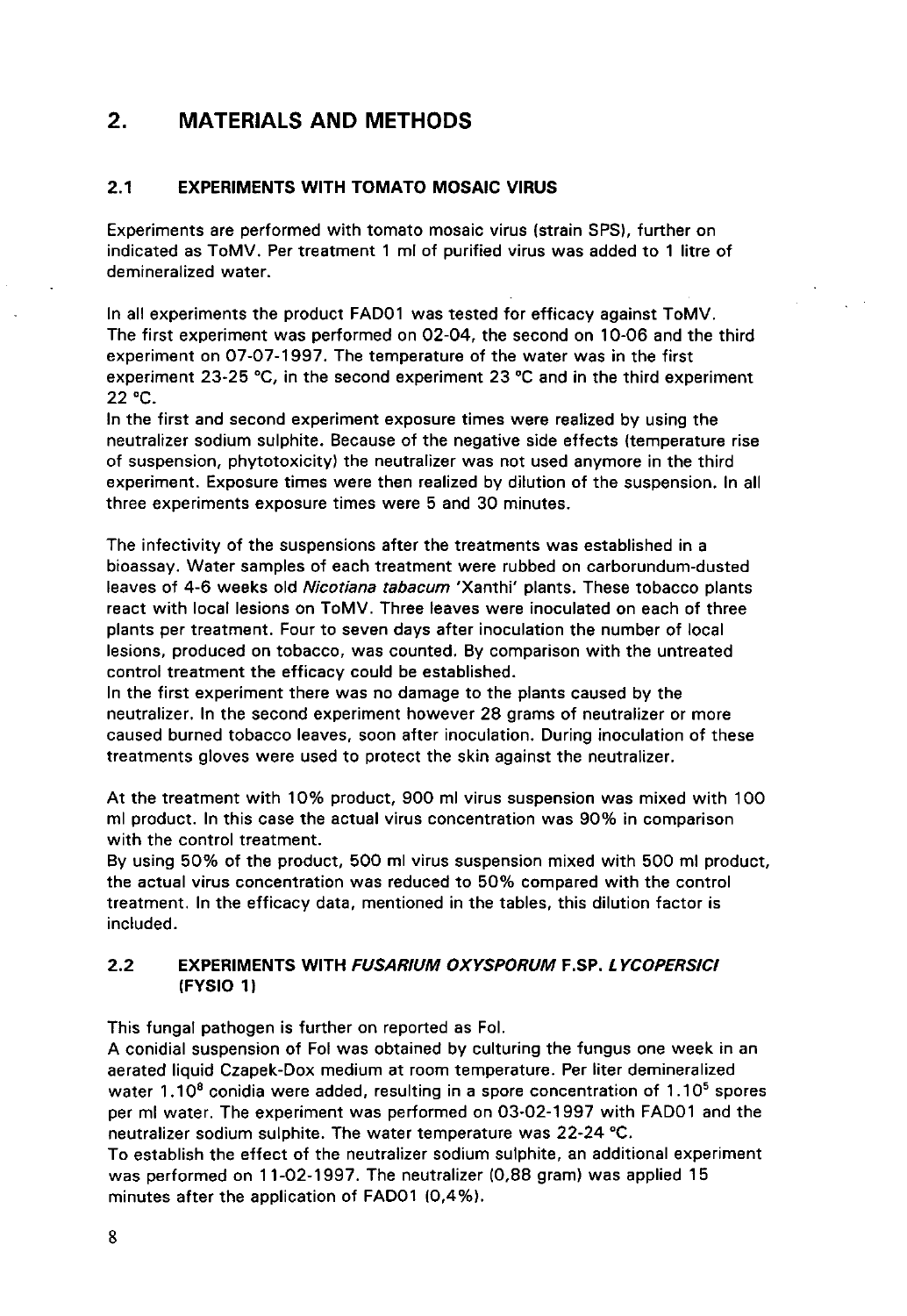The efficacy of the treatments was established by plating out 0,5 ml per treatment on each of four agar plates of the *Fusarium*-selective Komada's medium. The plates were incubated at room temperature for about a week, after which the Fusarium colonies were counted.

#### **2.3 EXPERIMENT WITH ERWINIA CHRYSANTHEMI**

This bacterial pathogen was cultured in a liquid medium (Nutrient Broth) at approximately 25 °C for two days. In daytime the flasks with *Erwinia* were placed on an erlenmeyer shaker to prevent clustering. During the night the cultures were placed in an incubator.

The experiment was performed on 29-10-1997. In this experiment sterile demineralized water was used. The water temperature was 20-22 °C. Per treatment 10 ml bacterial suspension was added, resulting in a final concentration of approximately 6.10<sup>7</sup> bacteria per ml demineralized wate neutralizer was used in this experiment.

After FAD01 application the pH dropped from 6.0 (0% FAD01) to 4.1 (0.04%), 3.9 (0.1%) and 3.3 (0.4%).

After certain exposure times to several concentrations of FAD01 the bacterial suspensions were diluted with tenfold steps up to 10<sup>9</sup>. From each dilutior was pipetted to a nutrient agar plate, on which the suspension was spread over by a Drigalski spatel. Two plates were used for each dilution.

The plates were incubated at 25-26 °C. After five days the colonies on the plates were counted.The most reliable result is achieved when 30 to 300 colonies per plate are counted. Therefore those results are used for drawing conclusions. At the same time in this experiment the PBG tested a new technique (Spiral Plating Technique) which was compared with the traditional method. The results of this test is also mentioned in this rapport.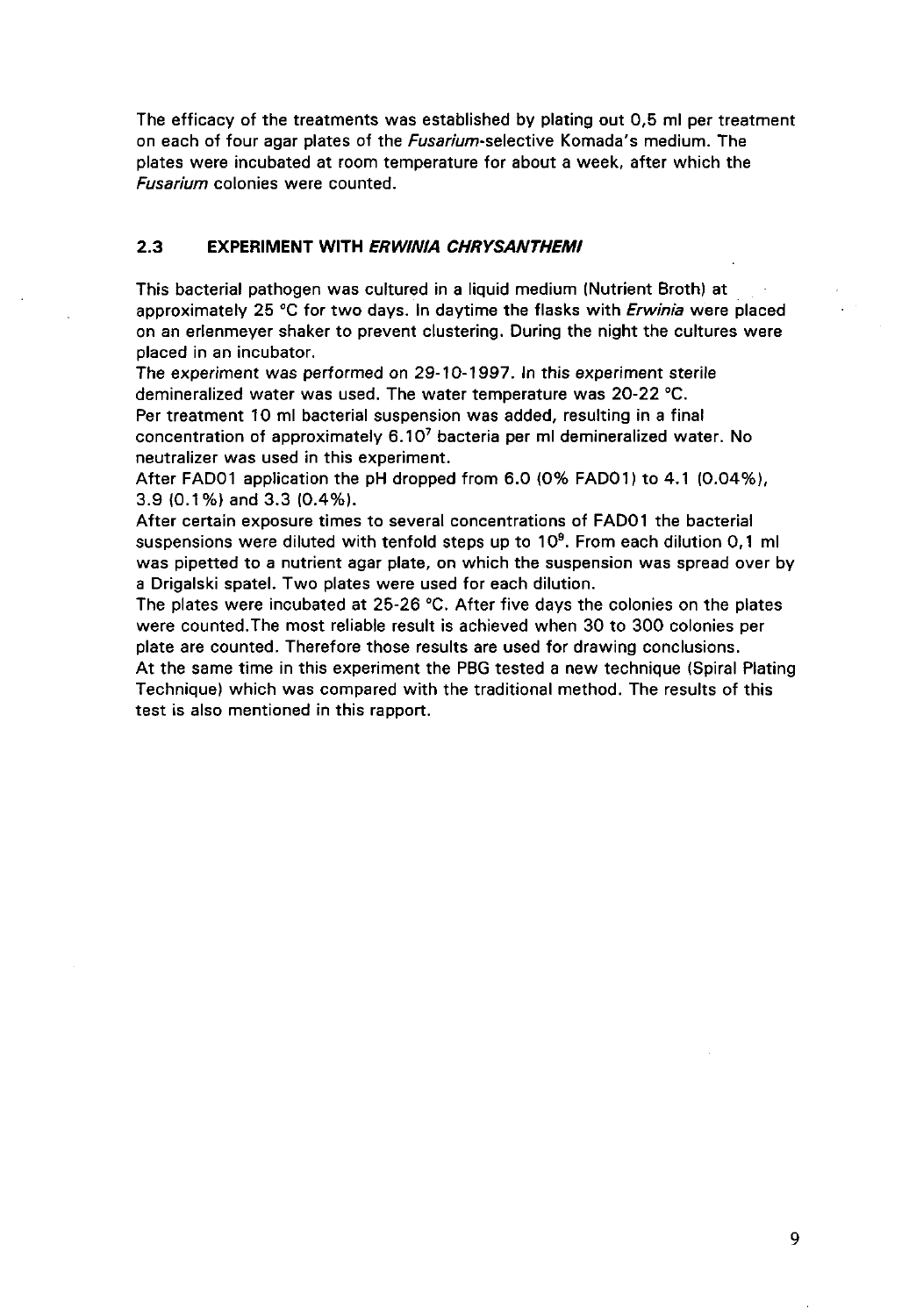### **3. RESULTS AND DISCUSSION**

#### **3.1 EXPERIMENTS WITH TOMATO MOSAIC VIRUS**

The pH and neutralizer data of experiment 1 are listed in appendix 1. The results of experiment 1 are mentioned in table 1. From this table it can be concluded that the neutralizer has an effect on the infectivity of ToMV as long as no FAD01 is applied. However when the neutralizer is used after the application of FADÓ1 the effect of the combination on the infectivity of the virus is less than the effect of the neutralizer alone. Since in tests with human viruses much higher concentrations were examined, a second experiment was set up with higher doses of FAD01.

The pH and neutralizer data of experiment 2 are listed in appendix 2. Table 2 presents the results of this experiment. The results are very irregular: 1 % and 50% FAD01 is effective whereas 10% product is only partially effective (1:1 dilution) or not at all (1:10 dilution). Obviously the amount of neutralizer affects the efficacy of FAD01. Because of these results a third experiment was set up to establish the actual effect of FAD01 on ToMV without any influence of the neutralizer. In the third experiment the exposure times were realized by dilution of the suspensions. The pH data of experiment 3 is listed in appendix 3. The results of this experiment are mentioned in table 3. In this experiment there is an effect of FAD01 on ToMV, although the differences between the concentrations sometimes are marginal. Overall the effect of FAD01 against ToMV is very irregular. The reason may be that the virus consists of RNA surrounded by a protein coat. Only the RNA is responsible for the infectivity of the virus which means the RNA must be eliminated by the product. It is very likely that in these experiments the protein coat was not always sufficiently destructed so that sometimes the RNA stayed unimpaired.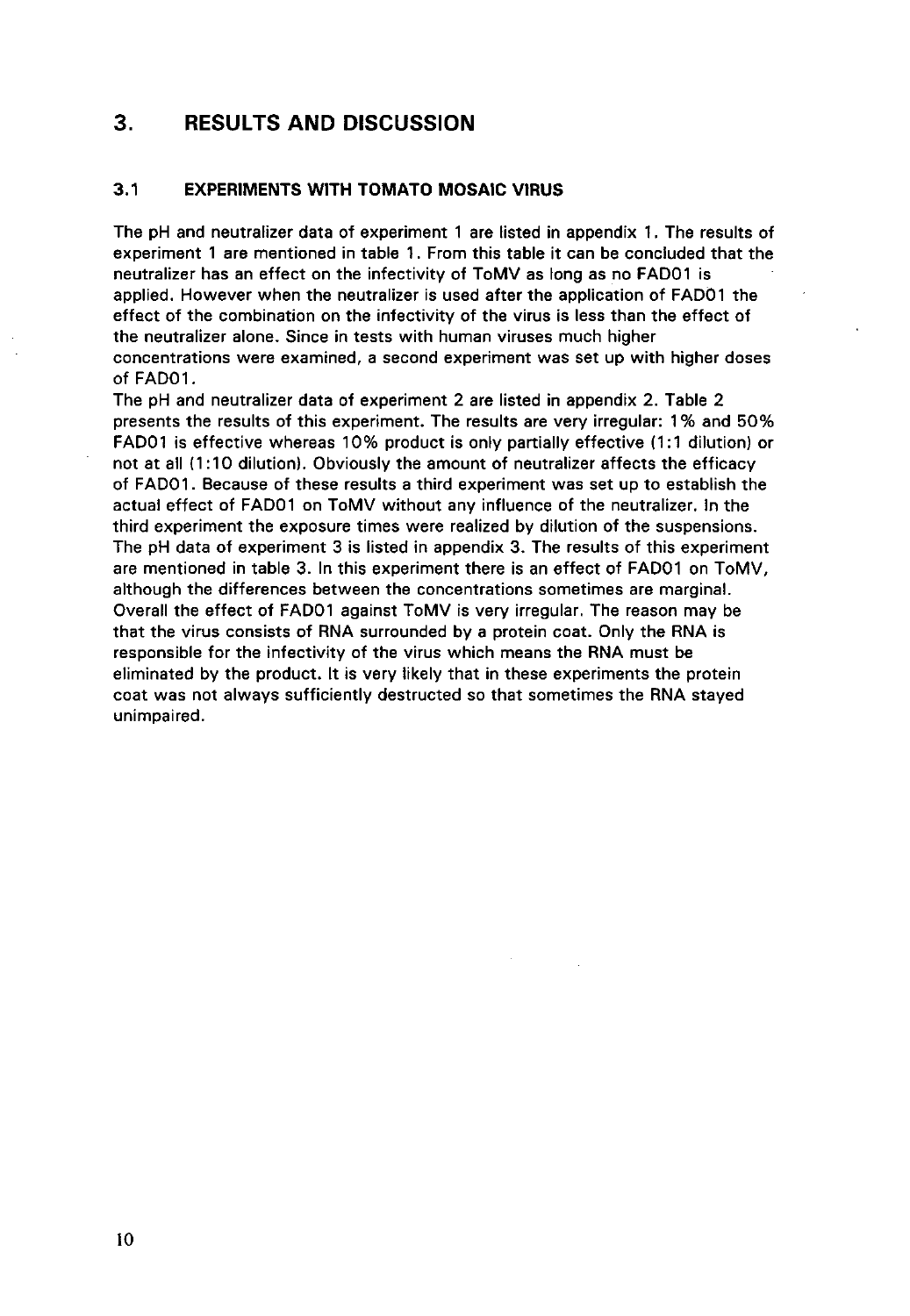| <b>Treatment</b>                                      | <b>Dilution</b> | Number of local lesions |         |         |         | Efficacy     |
|-------------------------------------------------------|-----------------|-------------------------|---------|---------|---------|--------------|
|                                                       |                 | plant 1                 | plant 2 | plant 3 | total   | (%)          |
| 0% + ToMV                                             | 1:10            | 869                     | 242     | 342     | 1453    | $\mathbf{o}$ |
| 0% + ToMV<br>$+$ Na <sub>2</sub> SO <sub>3</sub>      | 1:10            | 45                      | 50      | 11      | 106     | 93           |
| $0.1% - 5 min$<br>$+$ Na <sub>2</sub> SO <sub>3</sub> | 1:10            | 148                     | 251     | 307     | 706     | 51           |
| 0,1% - 30 min<br>+ $Na2SO3$                           | 1:10            | 176                     | 245     | 99      | 520     | 64           |
| $0,4% - 5$ min<br>+ $Na2SO3$                          | 1:10            | 292                     | 683     | 469     | 1444    | $\mathbf{1}$ |
| $0,4% - 30$ min<br>+ $Na2SO3$                         | 1:10            | 209                     | 533     | 977     | 1719    | negative     |
| $1,6% - 5$ min<br>+ $Na2SO3$                          | 1:10            | 703                     | 947     | 843     | 2493    | negative     |
| 1,6% - 30 min<br>$+$ Na <sub>2</sub> SO <sub>3</sub>  | 1:10            | 482                     | 791     | 282     | 1555    | negative     |
| 0% + ToMV                                             | 1:1             | ca 2300                 | ca 2500 | ca 3000 | ca 7800 | $\mathbf 0$  |
| 0% + ToMV<br>$+$ Na <sub>2</sub> SO <sub>3</sub>      | 1:1             | 1003                    | 604     | 281     | 1888    | 76           |
| $0,1% - 5$ min<br>$+$ Na <sub>2</sub> SO <sub>3</sub> | 1:1             | 1630                    | 1485    | 1110    | 4225    | 46           |
| 0,1% - 30 min<br>+ $Na2SO3$                           | 1:1             | 1613                    | 777     | 1411    | 3801    | 51           |
| $0,4% - 5$ min<br>$+$ Na <sub>2</sub> SO <sub>3</sub> | 1:1             | 1820                    | ca 2100 | ca 2000 | ca 5920 | ca 24        |
| 0,4% - 30 min<br>+ $Na2SO3$                           | 1:1             | 1252                    | 1592    | 1486    | 4330    | 44           |
| $1,6% - 5$ min<br>$+$ Na <sub>2</sub> SO <sub>3</sub> | 1:1             | ca 1300                 | 1565    | 1116    | ca 3981 | ca 49        |
| 1,6% - 30 min<br>+ $Na2SO3$                           | 1:1             | 643                     | 689     | ca 1870 | ca 3202 | 59           |

Table 1 - Efficacy of FAD01 against tomato mosaic virus (ToMV) ; experiment 1

 $\mathcal{L}^{\mathcal{L}}$ 

 $\ddot{\phantom{a}}$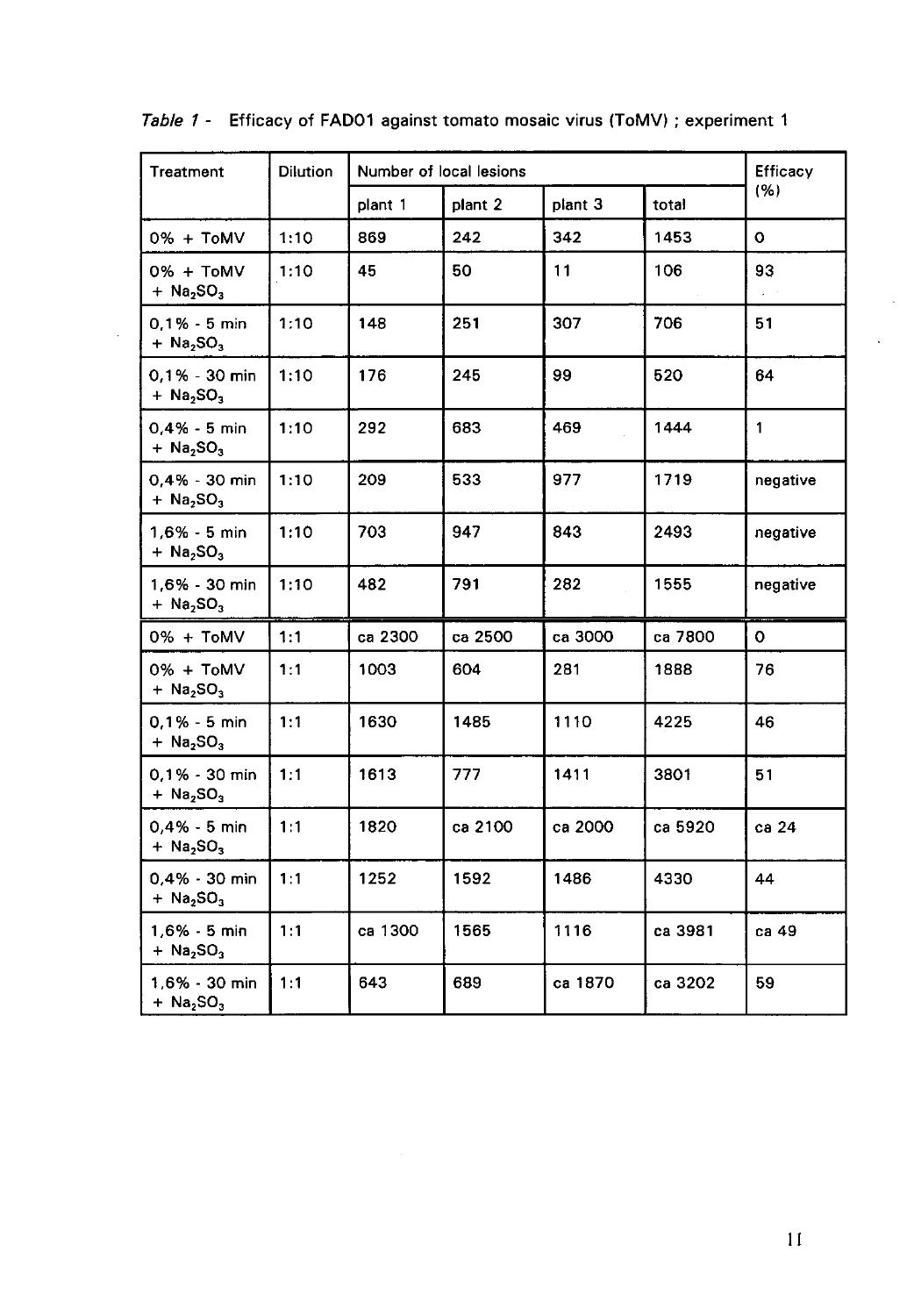| Treatment                                            | <b>Dilution</b> | Number of local lesions |                |                |                | <b>Efficacy</b> |
|------------------------------------------------------|-----------------|-------------------------|----------------|----------------|----------------|-----------------|
|                                                      |                 | plant 1                 | plant 2        | plant 3        | total          | (%)             |
| $0\% + \text{ToMV}$                                  | 1:10            | 121                     | 175            | 294            | 590            | $\mathbf 0$     |
| $0\% + ToMV$<br>+ $Na2SO3$ *                         | 1:10            | $\circ$                 | $\overline{7}$ | $\mathbf{o}$   | $\overline{7}$ | 99              |
| $1\% - 5$ min.<br>no Na <sub>2</sub> SO <sub>3</sub> | 1:100           | $\mathbf 0$             | $\mathsf O$    | $\mathbf 0$    | 0              | 100             |
| 1% - 30 min<br>no Na <sub>2</sub> SO <sub>3</sub>    | 1:100           | $\circ$                 | $\mathbf O$    | $\mathbf 0$    | $\circ$        | 100             |
| $1% - 5$ min<br>no Na <sub>2</sub> SO <sub>3</sub>   | 1:10            | $\mathbf 0$             | $\mathsf{o}\,$ | O              | O              | 100             |
| 1% - 30 min<br>no Na <sub>2</sub> SO <sub>3</sub>    | 1:10            | $\mathbf{o}$            | $\mathbf{o}$   | $\mathbf 0$    | $\mathbf{o}$   | 100             |
| $1\% - 5$ min<br>+ $Na2SO3$                          | 1:10            | $\mathbf 0$             | $\circ$        | O              | 0              | 100             |
| 1% - 30 min<br>+ $Na2SO3$                            | 1:10            | 3                       | 3              | 3              | 9              | 99              |
| 10% - 5 min<br>+ $Na2SO3$                            | 1:10            | 559                     | 818            | 390            | 1767           | negative        |
| 10% - 30 min<br>+ $Na2SO3$                           | 1:10            | 259                     | 178            | 161            | 598            | negative        |
| $50% - 5$ min<br>+ $Na2SO3$                          | 1:10            | $\mathbf 0$             | 0              | $\mathbf 0$    | o              | 100             |
| 50% - 30 min<br>+ $Na2SO3$ *                         | 1:10            | $\circ$                 | $\mathbf 0$    | $\mathbf 0$    | O              | 100             |
| 0% + ToMV                                            | 1:1             | ca 1800                 | ca 1800        | ca 1900        | ca 5500        | $\mathbf{o}$    |
| $0\% + ToMV$<br>+ $Na2SO3$ *                         | 1:1             | 86                      | 92             | 62             | 240            | 96              |
| 1% - 5 min<br>+ $Na2SO3$                             | 1:1             | $\mathbf{o}$            | $\mathbf 0$    | $\mathbf 0$    | 0              | 100             |
| 1% - 30 min<br>+ $Na2SO3$                            | 1:1             | $\mathbf 0$             | $\mathbf 0$    | $\mathbf 0$    | O              | 100             |
| 10% - 5 min<br>+ $Na2SO3$                            | 1:1             | 629                     | 752            | 504            | 1885           | $62**$          |
| 10% - 30 min<br>+ $Na2SO3$ *                         | 1:1             | 72                      | 86             | 177            | 335            | $93***$         |
| 50% - 5 min<br>+ $Na2SO3$                            | 1:1             | $\circ$                 | $\circ$        | $\mathsf{o}\,$ | 0              | 100             |
| 50% - 30 min<br>+ $Na2SO3$ *                         | 1:1             | $\mathsf{o}\,$          | $\mathbf 0$    | $\mathbf{o}$   | 0<br>$\sim$    | 100             |

### Table 2 - Efficacy of FAD01 against tomato mosaic virus (ToMV) ; experiment 2

 $\frac{1}{2} \sum_{i=1}^{n} \frac{1}{2} \sum_{j=1}^{n} \frac{1}{2} \sum_{j=1}^{n} \frac{1}{2} \sum_{j=1}^{n} \frac{1}{2} \sum_{j=1}^{n} \frac{1}{2} \sum_{j=1}^{n} \frac{1}{2} \sum_{j=1}^{n} \frac{1}{2} \sum_{j=1}^{n} \frac{1}{2} \sum_{j=1}^{n} \frac{1}{2} \sum_{j=1}^{n} \frac{1}{2} \sum_{j=1}^{n} \frac{1}{2} \sum_{j=1}^{n} \frac{1}{2} \sum_{j=1}^{n$ 

\* = leaf burning by neutralizer

\*\* = dilution factor included

 $\sim$ 

 $\frac{1}{\sqrt{2}}$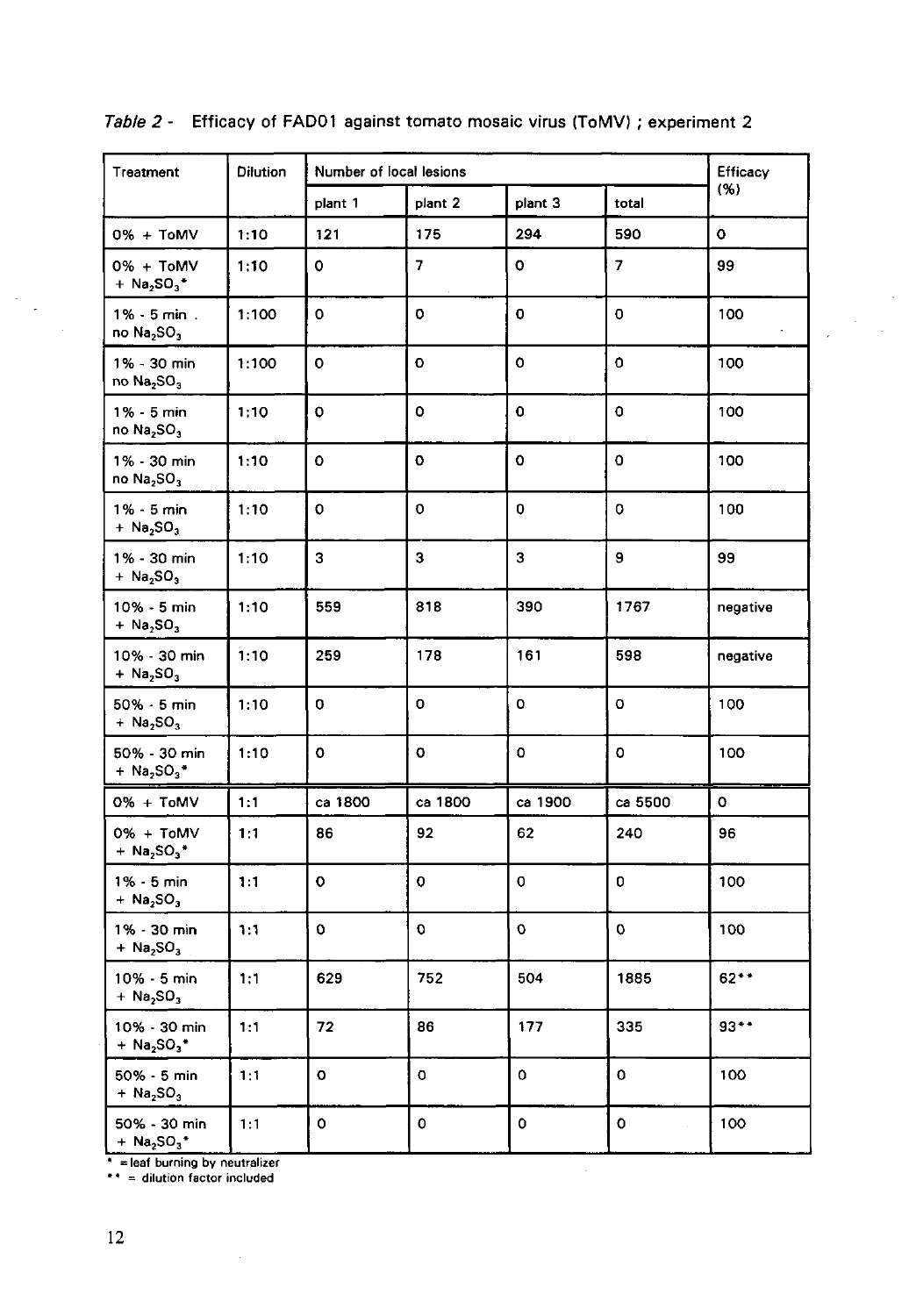| Treatment             | <b>Dilution</b> | Number of local lesions |         |         |       | Efficacy       |
|-----------------------|-----------------|-------------------------|---------|---------|-------|----------------|
|                       |                 | plant 1                 | plant 2 | plant 3 | total | (%)            |
| 0%<br>$-5$ min        | 1:100           | 124                     | 166     | 131     | 421   | $\mathbf{o}$   |
| $0.1% - 5$ min        | 1:100           | 71                      | 48      | 94      | 213   | 49             |
| $1\% - 5 \text{ min}$ | 1:100           | 162                     | 143     | 109     | 414   | 2 <sup>1</sup> |
| $10\% - 5$ min        | 1:100           | 64                      | 57      | 57      | 178   | 58*            |
| 0%<br>- 5 min         | 1:10            | 1278                    | 1446    | 1249    | 3973  | 0              |
| $0,1% - 5$ min        | 1:10            | 227                     | 237     | 526     | 990   | 75             |
| $1\% - 5 \text{ min}$ | 1:10            | 154                     | 317     | 269     | 740   | 81             |
| 10% - 5 min           | 1:10            | 76                      | 67      | 50      | 193   | $95*$          |
| 0%<br>$-30$ min       | 1:100           | 56                      | 158     | 246     | 460   | $\mathbf{o}$   |
| 0,1% - 30 min         | 1:100           | 37                      | 38      | 39      | 114   | 75             |
| 1%<br>- 30 min        | 1:100           | 89                      | 41      | 41      | 171   | 63             |
| 10% - 30 min          | 1:100           | 40                      | 51      | 11      | 102   | $75*$          |
| - 30 min<br>0%        | 1:10            | 885                     | 742     | 601     | 2228  | 0              |
| $0.1\% - 30$ min      | 1:10            | 341                     | 471     | 284     | 1096  | 51             |
| $-30$ min<br>1%       | 1:10            | 116                     | 135     | 118     | 369   | 83             |
| 10% - 30 min          | 1:10            | 137                     | 67      | 112     | 316   | $84*$          |

*Table 3* - Efficacy of FAD01 against tomato mosaic virus (ToMV) ; exper (no  $\mathsf{Na}_2\mathsf{SO}_3$  added

 $\overline{\hspace{1cm}}$  = dilution factor included

 $\frac{1}{2}$ 

 $\bar{\beta}$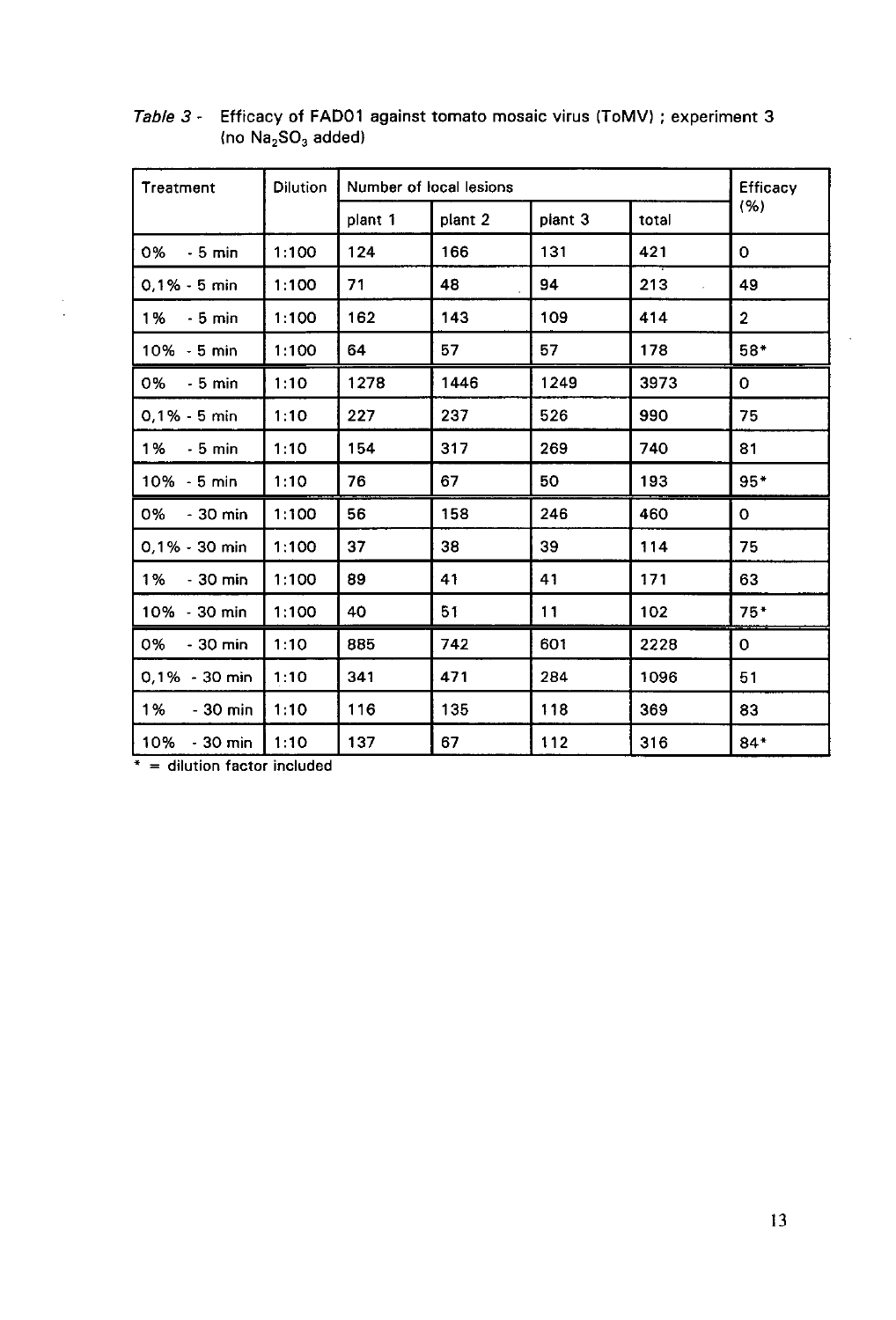#### 3.2 **EXPERIMENTS WITH FUSARIUM OXYSPORUM F.SP. LYCOPERSICI**

The pH and neutralizer data of the first experiment, with FAD01 and neutralizer, are listed in appendix 4. The results of this experiment are mentioned in table 4 whereas table 5 presents the results of the second experiment, where the effect of the neutralizer was tested. Table 4 shows that the tested concentrations FAD01 are very effective against Fusarium; apart from the treatment 0,4% FAD01 during 5 minutes all treatments are 100% effective. In the second experiment, listed in table 5, the efficacy is somewhat lower (98,5-98,9) in comparison with the first experiment (100%). On the other hand the control treatment (with neutralizer) was more viable in the second experiment (82650 viable spores) than in the first experiment, without neutralizer (19360 viable spores).

The neutralizer sodium sulphite has no killing effect on the *Fusarium*-spores. The neutralizer has really stopped the activity of FAD01 after 15 minutes, which can be concluded from the efficacy results; without neutralizer the effect is 99,9% and with neutralizer 98,5-98,9%. Obviously the product is not completely inactivated within 15 minutes. For that reason an exposure time of about 30 minutes is preferable to realize an optimal effect.

| Treat-<br>ment                                                  | Dilu-<br>tion | Number of Fusarium colonies per 0.5 ml |                         |                |             |                | Fol<br>per ml  | Efficacy<br>(%) |             |
|-----------------------------------------------------------------|---------------|----------------------------------------|-------------------------|----------------|-------------|----------------|----------------|-----------------|-------------|
|                                                                 |               | plate<br>1                             | plate<br>$\overline{2}$ | plate<br>3     | plate<br>4  | plate<br>5     | ave-<br>rage   | undi-<br>luted  |             |
| 0%<br>$+$ Fol<br>$+$ Na <sub>2</sub> SO <sub>3</sub>            | 1:100         | 91                                     | 114                     | 88             | 98          | 93             | 96,8           | 19360           | $\mathbf 0$ |
| 0,4%<br>5 min<br>$+$ Na <sub>2</sub> SO <sub>3</sub>            | 1:1           | 3                                      | 1                       | $\mathsf{O}$   | $\circ$     | $\mathbf 0$    | 0,8            | 1,6             | 99,992      |
| 0,4%<br>$15$ min<br>$+$ Na <sub>2</sub> SO <sub>3</sub>         | 1:1           | $\mathbf 0$                            | $\overline{O}$          | $\overline{O}$ | $\mathbf 0$ | $\mathbf O$    | $\mathbf 0$    | $\mathbf 0$     | 100         |
| 1,6%<br>5 min<br>$+$ Na <sub>2</sub> SO <sub>3</sub>            | 1:1           | Ō                                      | $\overline{O}$          | $\mathbf 0$    | $\mathbf 0$ | O              | $\overline{O}$ | $\mathbf 0$     | 100         |
| 1,6%<br>$15 \text{ min}$<br>$+$ Na <sub>2</sub> SO <sub>3</sub> | 1:1           | $\mathbf 0$                            | $\overline{0}$          | $\mathbf 0$    | $\mathbf 0$ | $\overline{O}$ | $\mathbf 0$    | $\mathbf 0$     | 100         |
| 6,4%<br>5 min<br>$+$ Na <sub>2</sub> SO <sub>3</sub>            | 1:1           | $\mathbf 0$                            | $\overline{0}$          | $\mathbf{o}$   | $\mathbf 0$ | $\mathbf 0$    | 0              | $\mathbf O$     | 100         |
| 6,4%<br>$15$ min<br>$+$ Na <sub>2</sub> SO <sub>3</sub>         | 1:1           | $\overline{O}$                         | $\mathbf O$             | $\mathbf O$    | $\mathbf 0$ | $\mathbf{o}$   | $\mathbf 0$    | $\mathbf 0$     | 100         |

Table 4 - Efficacy of FAD01 against Fusarium oxysporum f.sp. lycopersici (Fol)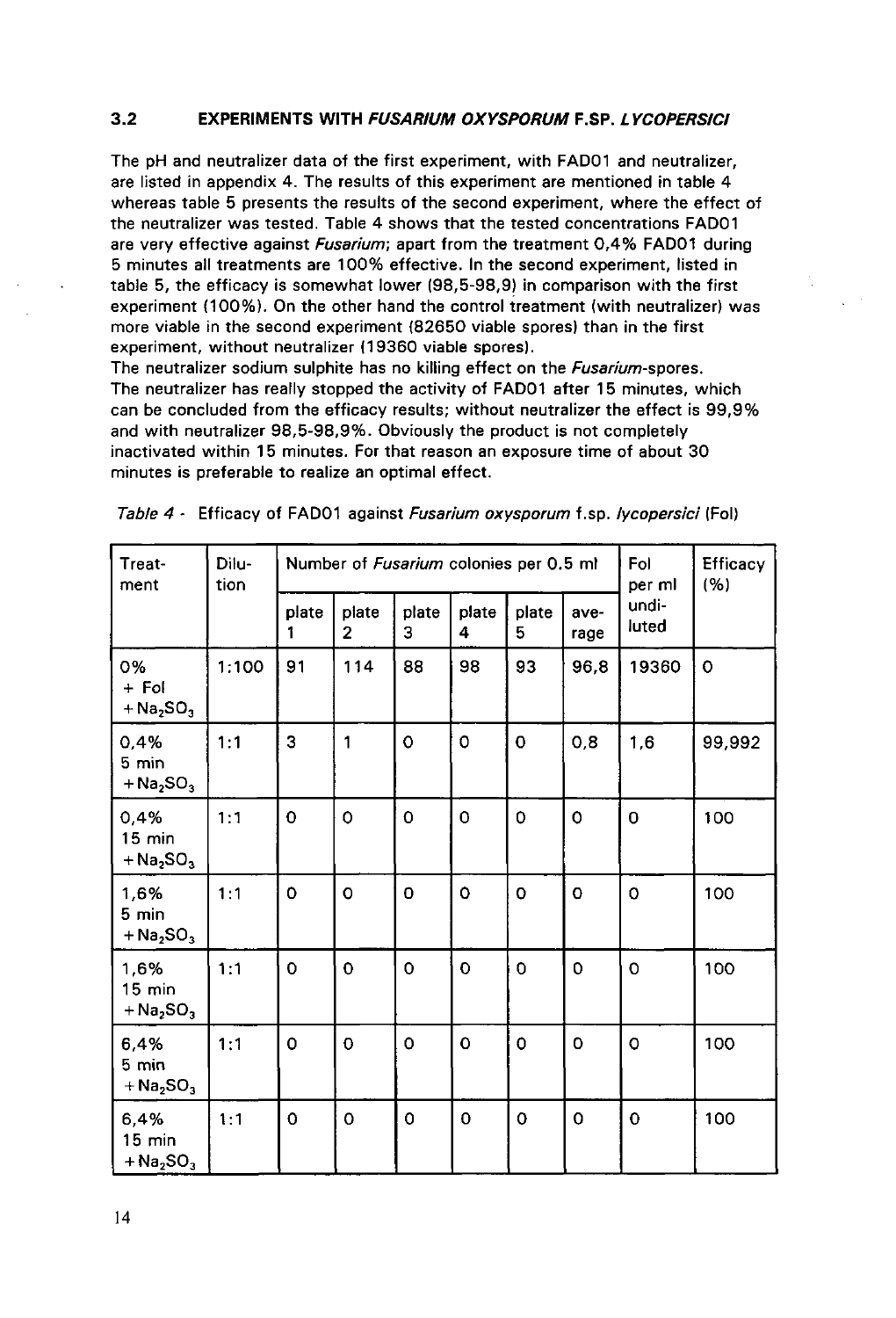| Treat-<br>ment                                     | Dilu-<br>tion | $0,5$ ml |            |            | Number of <i>Fusarium</i> colonies per |              | Fol per<br>ml  | <b>Efficacy</b><br>(%) |
|----------------------------------------------------|---------------|----------|------------|------------|----------------------------------------|--------------|----------------|------------------------|
| with<br>FAD01                                      |               | plate    | plate<br>2 | plate<br>3 | plate<br>4                             | ave-<br>rage | undi-<br>luted |                        |
| $0% + Fol$                                         | 1:100         | 284      | 294        | 267        | 281                                    | 281,5        | 56300          | $\circ$                |
| $0\% +$ Fol                                        | 1:1000        | 38       | 33         | 37         | 36                                     | 36           | 72000          | $\circ$                |
| $0\% +$ Fol<br>$+$ Na <sub>2</sub> SO <sub>3</sub> | 1:100         | 426      | 411        | 384        | 432                                    | 413.25       | 82650          | $\circ$                |
| $0% + Fol$<br>$+$ Na <sub>2</sub> SO <sub>3</sub>  | 1:1000        | 55       | 49         | 59         | 57                                     | 55           | 110000         | $\Omega$               |
| 0.4%                                               | 1:1           | 24       | 21         | 8          | 24                                     | 19,25        | 38,5           | 99,9**                 |
| 0.4%                                               | 1:10          | 8        | 1          | 3          | 3                                      | 3,75         | 75             | 99,9 **                |
| $0.4% +$<br>Na <sub>2</sub> SO <sub>3</sub>        | 1:1           | 443      | 446        | 417        | 493                                    | 449.75       | 899,5          | 98,9 ***               |
| $0.4% +$<br>Na <sub>2</sub> SO <sub>3</sub>        | 1:10          | 56       | 64         | 69         | 58                                     | 61,75        | 1235           | $98.5***$              |

Table 5 - Effect of neutralizer\* on Fusarium oxysporum f.sp. lycopersici (Fol)

the neutralizer Na $_{\rm 2}$ SO $_{\rm 3}$  is applied after 15  $\,$ 

 $\label{eq:2} \begin{split} \mathcal{L}_{\text{max}}(\mathbf{r}) = \mathcal{L}_{\text{max}}(\mathbf{r}) \end{split}$ 

 $=$  efficacy in comparison with 0% FAD01 and 1:100 di

 $=$  efficacy in comparison with 0% FAD01  $+$  Na $_{2}$ SO $_{3}$  and 1:100 dilution

 $\hat{\boldsymbol{\theta}}$  $\bar{\mathbf{r}}$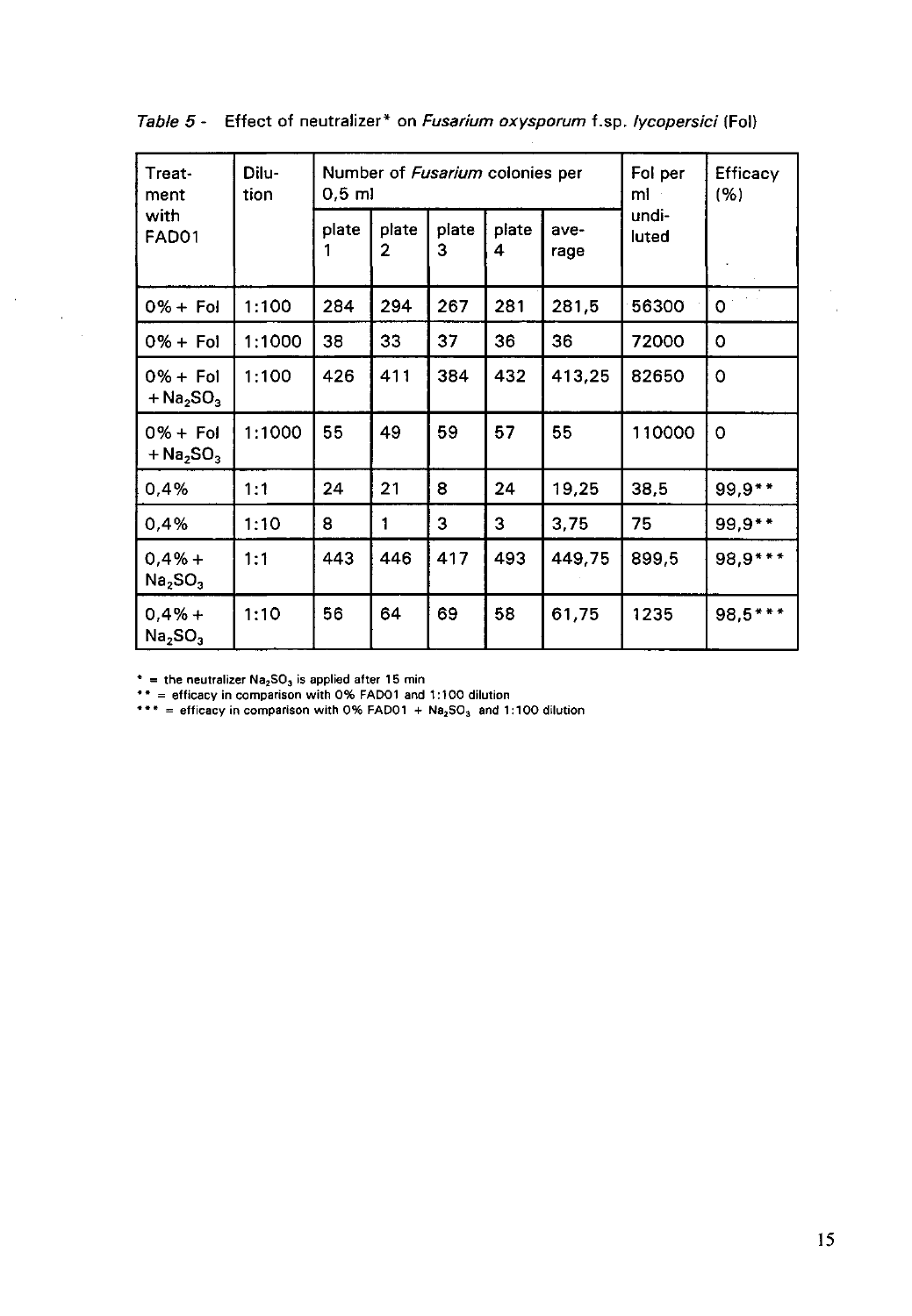### **3.3 EXPERIMENTS WITH ERWINIA CHRYSANTHEMI**

The results of the experiment with Erwinia chrysanthemi are listed in table 6 (0%) FAD01), table 7 (0,04%), table 8 (0,1%) and table 9 (0,4%).

From these tables it can be concluded that all tested concentrations FAD01, apart from 0,04% during 5 minutes, are 100% effective against the bacteria. An exposure time of 30 minutes to 0,04% FAD01 was also 100% effective.

Comparable results were achieved with the spiral plater system. Erwinia chrysanthemi was not eliminated completely by 0,04% FAD01 when the exposure time was 5 minutes; 17000 spores per ml survived the treatment which is 48% in comparison with the control treatment. However exposure to 0,04% FAD01 for 30 minutes proved to be 100% effective, just as all other treatments.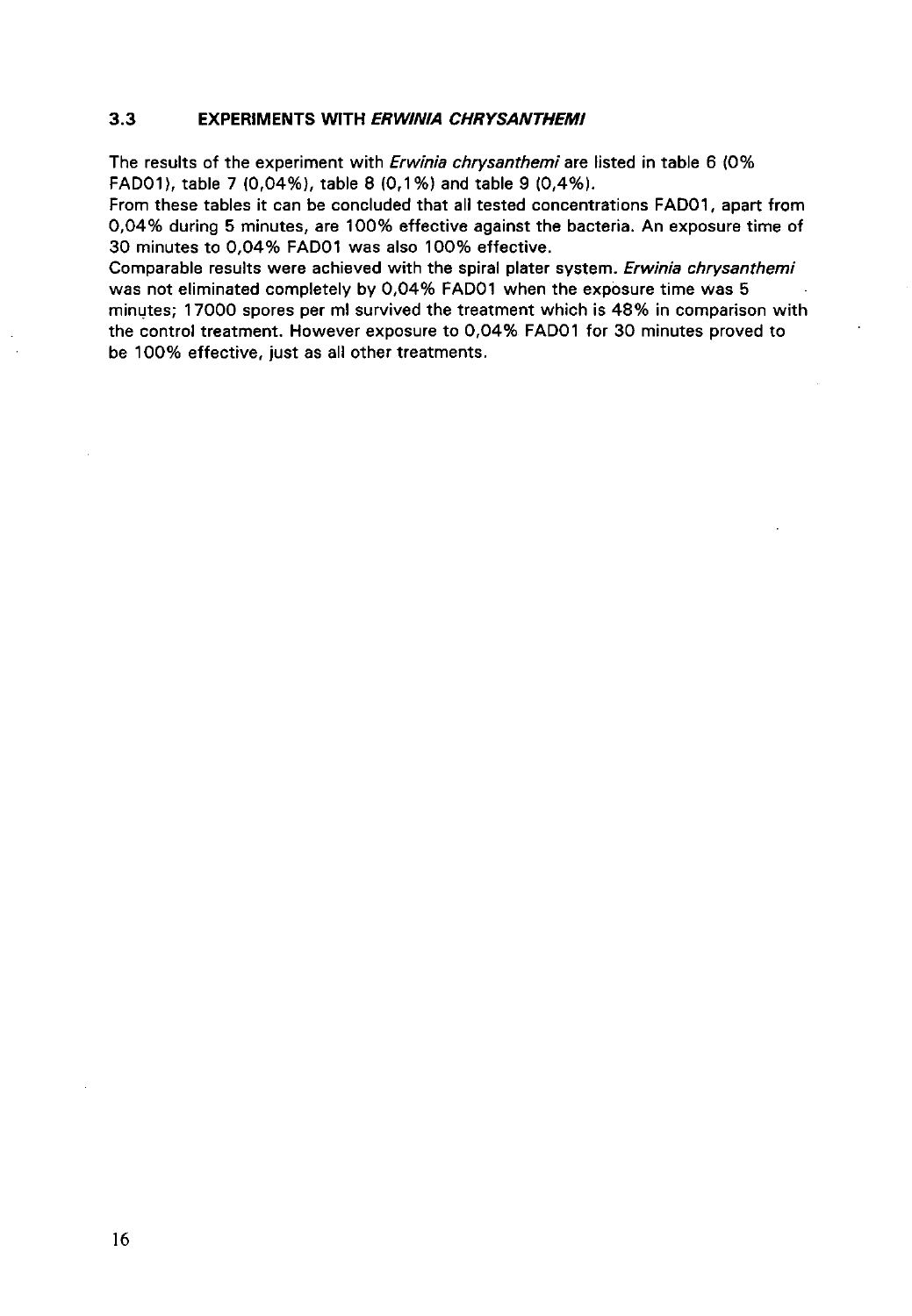| <b>TREATMENT</b>                                    |                       | <b>NUMBER OF COLONIES</b> |                        | <b>EFFICACY</b> |
|-----------------------------------------------------|-----------------------|---------------------------|------------------------|-----------------|
| concentration FAD01 - time -<br>dilution factor 10" | plate 1<br>$= 0,1$ ml | plate 2<br>$= 0,1$ ml     | per ml                 | in $%$          |
| $0\% - 5$ min - $10^{\circ}$                        | $i^*$                 | i.                        | i.                     | $\mathbf O$     |
| $0\% - 5$ min - $101$                               | approx.<br>800        | approx.<br>600            | approx.<br>70 000      | $\mathbf{o}$    |
| $0\% - 5$ min - $10^2$                              | 53                    | 33                        | 43 000 <sup>cs</sup>   | $\mathbf O$     |
| $0\% - 5$ min - $10^3$                              | 8                     | 23                        | 155 000                | $\mathbf 0$     |
| $0\% - 5$ min - $104$                               | $\overline{4}$        | 4                         | 400 000                | $\mathbf O$     |
| $0\% - 5$ min - $105$                               | $\mathbf 0$           | $\mathbf{1}$              | $n.d.***$              | n.d.            |
| $0\% - 5$ min - $10^6$                              | O                     | 0                         | n.d.                   | n.d.            |
| $0\% - 5$ min - $10^7$                              | $\mathbf O$           | $\mathbf{o}$              | n.d.                   | n.d.            |
| $0\% - 5$ min - $10^8$                              | $\mathbf{1}$          | O                         | n.d.                   | n.d.            |
| $0\% - 5$ min - $10^9$                              | $\mathbf 0$           | $\mathbf{o}$              | n.d.                   | n.d.            |
| $0\% - 30$ min - $10^{\circ}$                       | i.                    | i.                        | i.                     | $\mathbf{O}$    |
| $0\% - 30$ min - $101$                              | approx.<br>500        | approx.<br>1000           | approx.<br>75 000      | $\mathbf 0$     |
| $0\% - 30$ min - $102$                              | 155                   | 221                       | 188 000 <sup>c30</sup> | $\overline{O}$  |
| $0\% - 30$ min - $103$                              | not tested            |                           |                        |                 |
| $0\% - 30$ min - $104$                              | $\overline{2}$        | $\mathbf{1}$              | 150 000                | $\mathbf{O}$    |
| $0\% - 30$ min - $105$                              | $\circ$               | 0                         | n.d.                   | n.d.            |
| $0\% - 30$ min - $106$                              | 1                     | 0                         | n.d.                   | n.d.            |
| $0\% - 30$ min - $107$                              | 0                     | 0                         | n.d.                   | n.d.            |
| $0\% - 30$ min - $10^8$                             | O                     | 0                         | n.d.                   | n.d.            |
| $0\% - 30$ min - $10^9$                             | O                     | 0                         | n.d.                   | n.d.            |

#### Table 6 - Efficacy of FAD01 (0%) against Erwinia chrysanthemi

 $=$  innumerable

 $\hat{\boldsymbol{\beta}}$ 

\*\* = not determined<br> $C5$  = this control tree

 $C5$  = this control treatment is used as reference for all concentrations FAD01 with 5 minutes' exposure time<br> $C30$  = this control treatment is used as reference for all concentrations FAD01 with 30 minutes' exposure time

this control treatment is used as reference for all concentrations FAD01 with 30 minutes' exposure time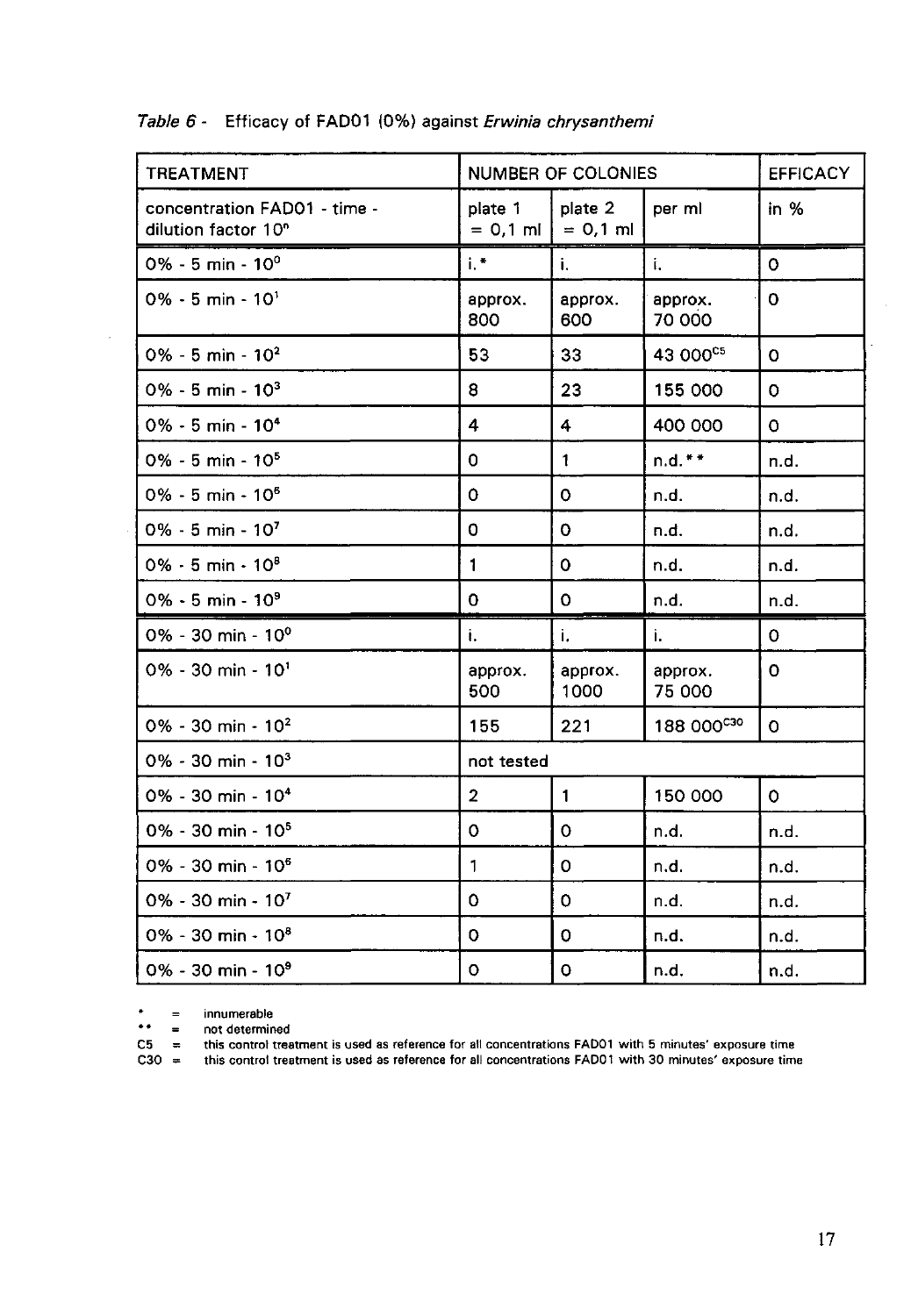| <b>TREATMENT</b>                                                |                       | <b>NUMBER OF COLONIES</b> |              | <b>EFFICACY</b> |
|-----------------------------------------------------------------|-----------------------|---------------------------|--------------|-----------------|
| concentration FAD01 - time -<br>dilution factor 10 <sup>n</sup> | plate 1<br>$= 0,1$ ml | plate 2<br>$= 0,1$ ml     | per ml       | in $%$          |
| $0.04\% - 5$ min - 10 <sup>o</sup>                              | 0                     | $\bullet$                 | $\mathbf{O}$ | $100*$          |
| $0,04\% - 5$ min - $101$                                        | 5                     | 10                        | 750          | 98.3            |
| $0,04\% - 5$ min - $10^2$                                       | 12                    | 6.                        | 9000         | 79.1            |
| $0.04\% - 5$ min - $103$                                        | 0                     | 0                         | 0            | 100             |
| $0.04\% - 5$ min - $104$                                        | $\mathbf O$           | $\mathbf 0$               | $\mathbf{O}$ | 100             |
| $0,04\% - 5$ min - $105$                                        | 0                     | 0                         | $\mathbf 0$  | $n.d.$ **       |
| $0.04\% - 5$ min - $10^6$                                       | 0                     | $1***$                    | n.d.         | n.d.            |
| $0,04\% - 5$ min - $107$                                        | 0                     | $\mathbf 0$               | $\mathbf 0$  | n.d.            |
| $0.04\% - 5$ min - $10^8$                                       | $16***$               | 0                         | n.d.         | n.d.            |
| $0.04\% - 5$ min - $10^9$                                       | 0                     | 0                         | n.d.         | n.d.            |
| $0,04\% - 30$ min - $10^{\circ}$                                | $\mathbf{o}$          | $\mathbf 0$               | $\mathbf 0$  | 100             |
| $0.04\% - 30$ min - $101$                                       | 0                     | 0                         | 0            | 100             |
| $0.04\% - 30$ min - $102$                                       | $\mathbf O$           | 0                         | $\mathbf{o}$ | 100             |
| $0,04\% - 30$ min - $10^3$                                      | $\Omega$              | $\circ$                   | $\mathbf{o}$ | 100             |
| $0.04\% - 30$ min - $104$                                       | $\mathbf 0$           | 1.                        | n.d.         | n.d.            |
| $0.04\% - 30$ min - $105$                                       | $\mathbf 0$           | $\mathbf O$               | $\mathbf 0$  | n.d.            |
| $0.04\% - 30$ min - $10^6$                                      | $\mathbf{1}$          | $\mathbf O$               | n.d.         | n.d.            |
| $0.04\% - 30$ min - $107$                                       | 0                     | $18***$                   | n.d.         | n.d.            |
| $0.04\% - 30$ min - $10^8$                                      | $\mathbf 0$           | 1                         | n.d.         | n.d.            |
| $0.04\% - 30$ min - $10^9$                                      | $\mathbf 0$           | $\overline{0}$            | $\mathbf O$  | n.d.            |

 $\bar{\alpha}$ 

### Table 7 - Efficacy of FAD01 (0,04%) against Erwinia chrysanthemi

= unreliable result

= not determined

 $=$  numbers regarded as pollution

 $......$ = possibly clustering of *Erwin*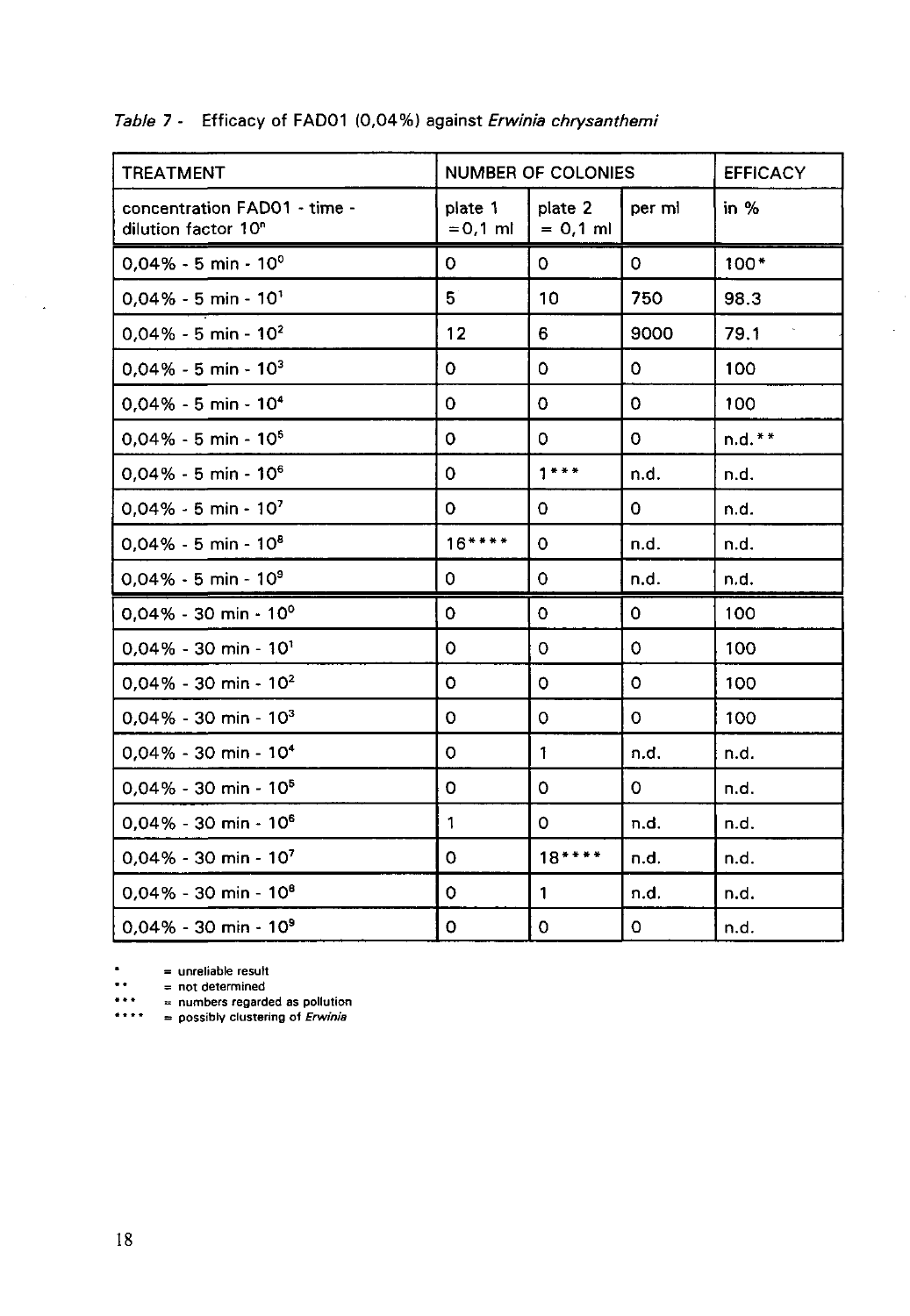| <b>TREATMENT</b>                                                |                       | <b>NUMBER OF COLONIES</b> |                     | <b>EFFICACY</b> |
|-----------------------------------------------------------------|-----------------------|---------------------------|---------------------|-----------------|
| concentration FAD01 - time -<br>dilution factor 10 <sup>n</sup> | plate 1<br>$= 0,1$ ml | plate 2<br>$= 0,1$ ml     | per ml              | in $%$          |
| $0,1% - 5$ min - $10^{\circ}$                                   | $\mathbf 0$           | $\mathbf O$               | $\overline{O}$      | 100             |
| $0,1\% - 5$ min - $101$                                         | $\Omega$              | $\mathbf 0$               | $\mathbf{O}^{\top}$ | 100             |
| $0,1\% - 5$ min - $10^2$                                        | $\mathbf O$           | $2*$                      | $n.d.$ **           | n.d.            |
| $0,1\% - 5$ min - $10^3$                                        | 1                     | 1                         | n.d.                | n.d.            |
| $0,1\% - 5$ min - 10 <sup>4</sup>                               | $\mathbf O$           | $\mathbf O$               | $\mathbf 0$         | n.d.            |
| $0,1\% - 5$ min - $105$                                         | 1                     | 1                         | n.d.                | n.d.            |
| $0.1\% - 5$ min - $10^6$                                        | $\mathbf 0$           | 1                         | n.d.                | n.d.            |
| $0,1\% - 5$ min - $107$                                         | $\mathbf 0$           | $\mathbf 1$               | n.d.                | n.d.            |
| $0,1\% - 5$ min - $10^8$                                        | 1                     | $\mathbf O$               | n.d.                | n.d.            |
| $0,1\% - 5$ min - $10^9$                                        | $\mathbf O$           | $\mathbf 0$               | $\overline{O}$      | n.d.            |
| $0,1\% - 30$ min - $10^{\circ}$                                 | $\mathbf 0$           | $\circ$                   | $\mathbf{O}$        | 100             |
| $0,1\% - 30$ min - $101$                                        | $\mathbf O$           | 1                         | n.d.                | n.d.            |
| $0,1\% - 30$ min - $102$                                        | $\mathbf 0$           | $\mathbf 0$               | $\mathbf 0$         | 100             |
| $0,1\% - 30$ min - $103$                                        | $\mathbf O$           | $\mathbf 0$               | $\mathbf{o}$        | 100             |
| $0.1\% - 30$ min - $104$                                        | $\circ$               | $\circ$                   | $\mathbf 0$         | 100             |
| $0,1\% - 30$ min - $105$                                        | $\mathbf O$           | $\mathbf 0$               | $\mathbf{O}$        | n.d.            |
| $0,1\% - 30$ min - $10^6$                                       | 1                     | $\mathbf 0$               | n.d.                | n.d.            |
| $0,1\% - 30$ min - $107$                                        | $\mathbf 0$           | $\mathbf 0$               | $\mathbf{o}$        | n.d.            |
| $0,1\% - 30$ min - $10^8$                                       | $\mathbf O$           | $\mathbf{1}$              | n.d.                | n.d.            |
| $0,1\% - 30$ min - $10^9$                                       | 0                     | $\mathbf O$               | $\mathbf O$         | n.d.            |

 $\bullet$ 

### Table 8 - Efficacy of FAD01 (0,1 %) against Erwinia chrysanthemi

numbers regarded as pollutic

not determined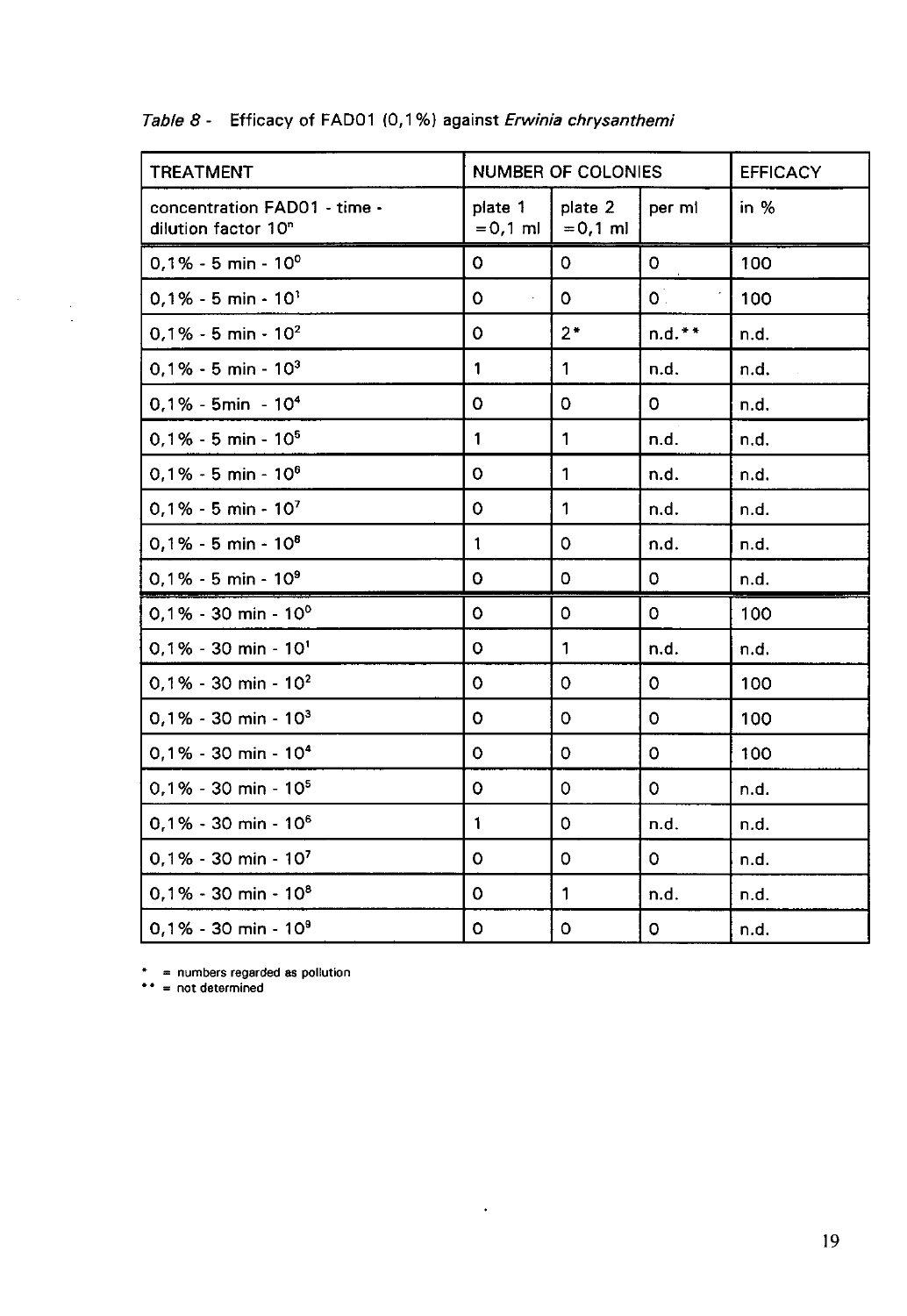| <b>TREATMENT</b>                                    |                       | <b>NUMBER OF COLONIES</b> |              | <b>EFFICACY</b> |
|-----------------------------------------------------|-----------------------|---------------------------|--------------|-----------------|
| concentration FAD01 - time -<br>dilution factor 10" | plate 1<br>$= 0,1$ ml | plate 2<br>$= 0,1$ ml     | per ml       | in $%$          |
| $0.4\% - 5$ min - $10^0$                            | $\mathbf 0$           | $\mathbf{O}$              | $\mathbf 0$  | 100             |
| $0.4\% - 5$ min - $101$                             | $\mathbf o$           | $1*$                      | $n.d.***$    | n.d.            |
| $0.4\% - 5$ min - $10^2$                            | $\mathbf{1}$          | $\circ$                   | n.d.         | n.d.            |
| $0,4% - 5$ min - $103$                              | O                     | $\mathbf{1}$              | n.d.         | n.d.            |
| $0.4\% - 5$ min - $104$                             | $\mathbf{o}$          | $\mathbf 0$               | $\mathbf{O}$ | 100             |
| $0.4\% - 5$ min - $105$                             | O                     | 1                         | n.d.         | n.d.            |
| $0.4\% - 5$ min - $10^6$                            | $\mathbf{o}$          | $\mathbf O$               | $\mathbf 0$  | n.d.            |
| $0.4\% - 5$ min - $10^7$                            | $\mathbf 0$           | O                         | $\mathbf{O}$ | n.d.            |
| $0.4\% - 5$ min - $10^8$                            | $\overline{2}$        | 0                         | n.d.         | n.d.            |
| $0,4% - 5$ min - $109$                              | $\mathbf{1}$          | 0                         | n.d.         | n.d.            |
| $0,4% - 30$ min - $10^{\circ}$                      | $\mathbf 0$           | $\mathbf O$               | $\mathbf{O}$ | 100             |
| $0,4% - 30$ min - $10'$                             | 0                     | $\mathbf{1}$              | n.d.         | n.d.            |
| $0.4\% - 30$ min - $102$                            | $\circ$               | $\circ$                   | $\mathbf{o}$ | 100             |
| $0.4\% - 30$ min - $103$                            | $\mathbf 0$           | $\mathbf 0$               | $\mathbf{O}$ | 100             |
| $0,4% - 30$ min - $104$                             | $\mathbf{1}$          | $\mathbf O$               | n.d.         | n.d.            |
| $0.4\% - 30$ min - $105$                            | $\mathbf 0$           | $\mathbf O$               | 0            | n.d.            |
| $0,4\% - 30$ min - $10^6$                           | $\mathbf 0$           | $\mathbf O$               | $\mathbf{O}$ | n.d.            |
| $0.4\% - 30$ min - $107$                            | $\mathbf 0$           | $\mathbf 1$               | n.d.         | n.d.            |
| $0.4\% - 30$ min - $10^8$                           | $\mathbf{o}$          | $\mathbf 0$               | $\mathbf 0$  | n.d.            |
| $0,4% - 30$ min - $109$                             | $\mathbf{o}$          | $\mathbf 0$               | $\mathbf 0$  | n.d.            |

 $\sqrt{1-\frac{1}{2}}$ 

### Table 9 - Efficacy of FAD01 (0,4%) against Erwinia chrysanthemi

 $=$  numbers regarded as polluti

 $=$  not determine

 $\sigma_{\rm{eff}}=1.2$ 

 $\sim$   $\sim$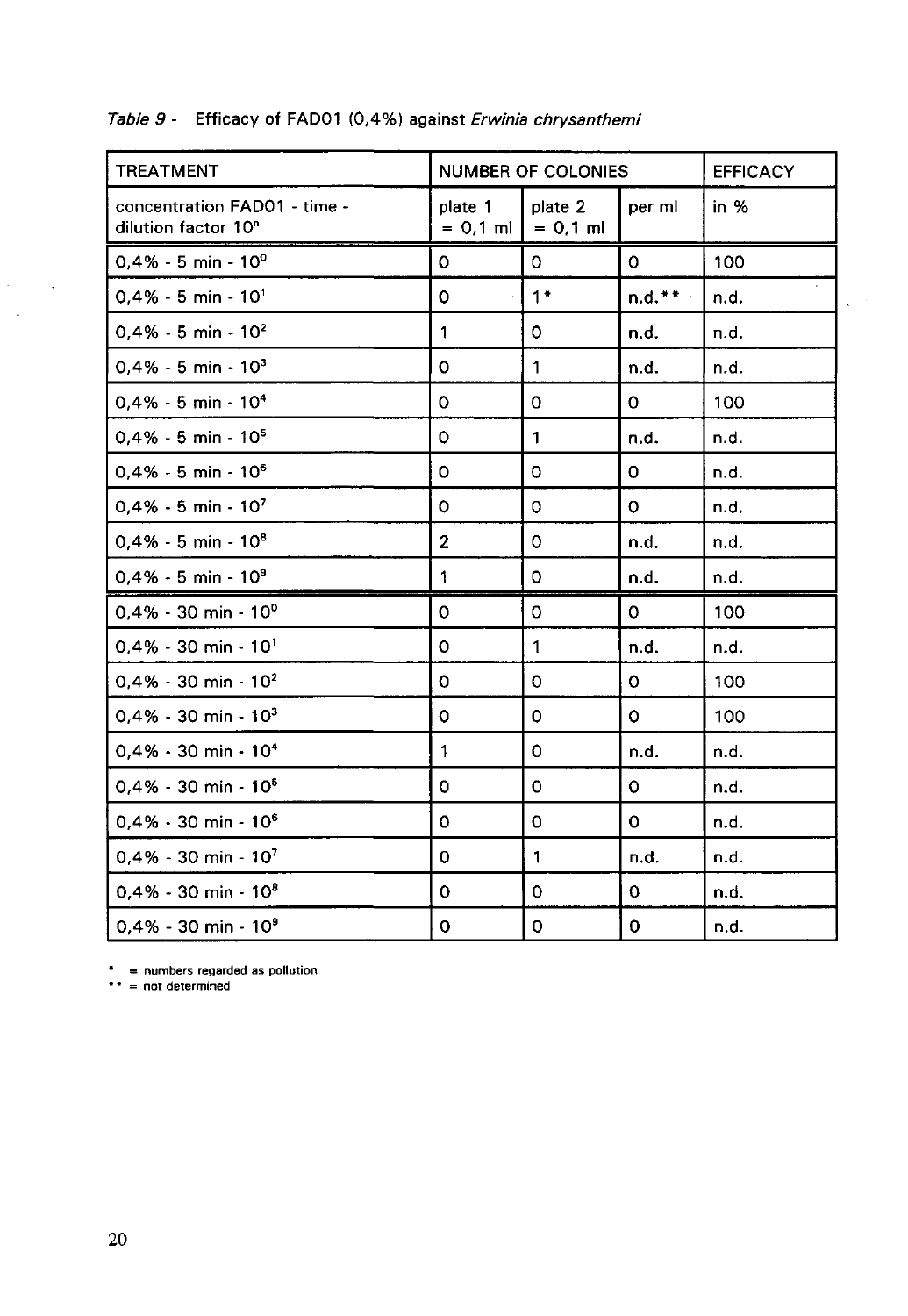## **4. CONCLUSION**

In the virus tests initially the efficacy of FAD01 against tomato mosaic virus was very irregular. The neutralizer sodium sulphite was kept responsible for these results. In a latter test without neutralizer however the results stayed irregular. The reason may be that at the concentrations tested (highest 10% FAD01) the protein coat of the virus is not sufficiently destructed by which the infectious RNA stayed unimpaired.

The fungus Fusarium oxysporum f.sp. lycopersici could be completely eliminated with 0,4% FAD01 in combination with an exposure time of 15 minutes. At higher concentrations (1,6% and 6,4%) a 5 minutes' exposure time was also 100% effective. The neutralizer had no effect on the efficacy of FAD01 against the fungal spores.

All bacteria of Erwinia chrysanthemi were killed at a concentration of 0,04% FAD01 during 30 minutes. After 5 minutes at 0,04% FAD01 some bacteria survived. At higher concentrations (0,1% and 0,4%) a 5 minutes'exposure time also resulted in a 100% effect.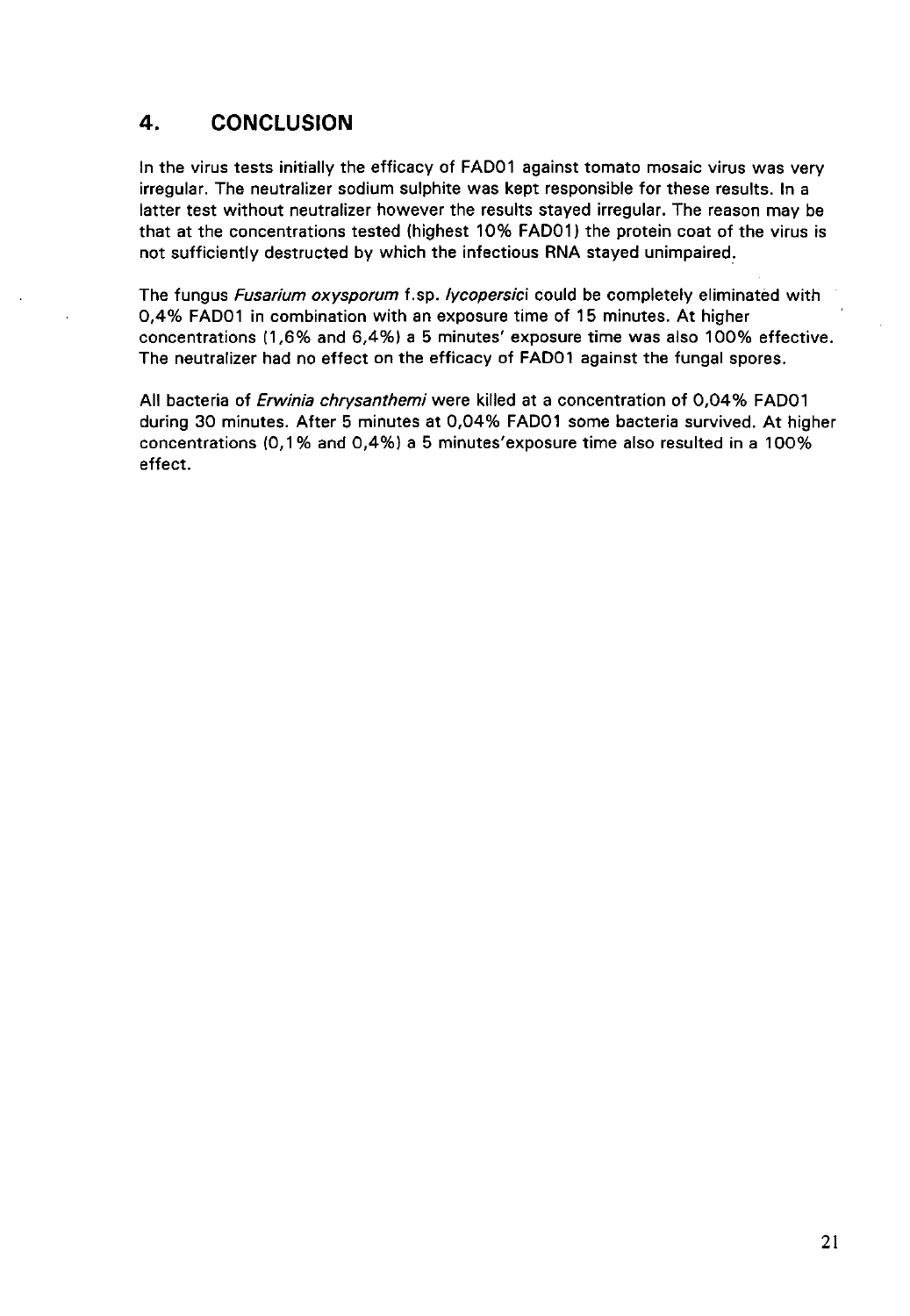| Treatment<br>FAD01 | pH demi-water<br>$+$ virus | pH after<br>application<br>FAD01 | pH after<br>application<br>Na <sub>2</sub> SO <sub>3</sub> | grammes<br>Na <sub>2</sub> SO <sub>3</sub> |
|--------------------|----------------------------|----------------------------------|------------------------------------------------------------|--------------------------------------------|
| 0%                 | 4.8                        |                                  | 9.7                                                        | 4,28                                       |
| 0,1%               | 4.5                        | 3.9                              | $4.2 - 7.8$                                                | 0.18                                       |
| 0,4%               | 4.5                        | 3.8                              | $4.0 - 4.1$                                                | 0,88                                       |
| 1,6%               | 5.3                        | $3.9 - 4.0$                      | $4.1 - 4.2$                                                | 4,28                                       |

## **APPENDIX 1. pH and neutralizer data first virus experiment**

# **APPENDIX 2. pH and neutralizer data second virus experiment**

| <b>Treatment</b><br>FAD01 | pH demi-water<br>$+$ virus | pH after<br>application<br>FAD01 | pH after<br>application<br>Na <sub>2</sub> SO <sub>3</sub> | grammes<br>Na <sub>2</sub> SO <sub>3</sub> |
|---------------------------|----------------------------|----------------------------------|------------------------------------------------------------|--------------------------------------------|
| 0%                        | 6.8                        |                                  | 9.9                                                        | 27,96                                      |
| 1%                        | 6.8                        | 3.2                              | 3.7                                                        | 2,21                                       |
| 10%                       | 6.8                        | 2.6                              | 4.6                                                        | 27,96                                      |
| 50%                       | 6.8                        | 2.3                              | 3.7                                                        | 139,8                                      |

# **APPENDIX 3. pH data third virus experiment**

| Treatment<br>FAD01 | pH demi-water<br>$+$ virus | pH after<br>application<br>FAD01 |
|--------------------|----------------------------|----------------------------------|
| 0%                 | 6.4                        |                                  |
| 0,1%               | 6.4                        | 4.2                              |
| 1%                 | 6.4                        | 4.1                              |
| 10%                | 6.4                        | 3.4                              |

l,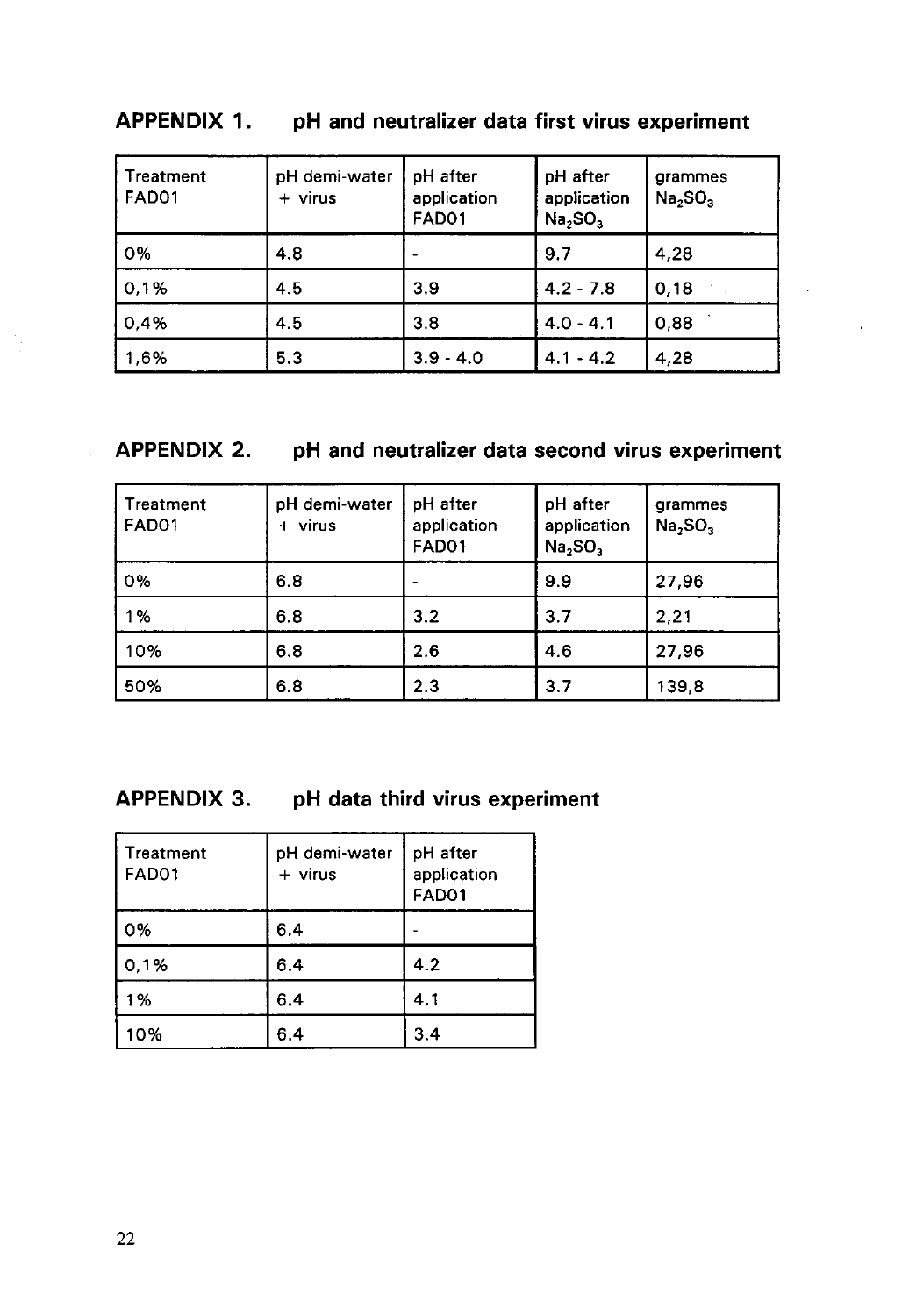| APPENDIX 4 |  |  | pH and neutralizer data first <i>Fusarium</i> experiment |  |
|------------|--|--|----------------------------------------------------------|--|
|------------|--|--|----------------------------------------------------------|--|

| Treatment<br>FAD01 | pH demi-water<br>+ Fusarium | pH after<br>application<br>FAD01 | pH after<br>application<br>Na <sub>2</sub> SO <sub>3</sub> | grammes<br>Na <sub>2</sub> SO <sub>3</sub> |
|--------------------|-----------------------------|----------------------------------|------------------------------------------------------------|--------------------------------------------|
| 0%                 | 5.6                         |                                  |                                                            | 0                                          |
| 0,4%               | 5.6                         | 4.2                              | 4.2                                                        | 0,88                                       |
| 1,6%               | 5.6                         | 3.6                              | 3.8                                                        | 4,28                                       |
| 6,4%               | 5.6                         | 3.1                              | 3.6                                                        | 17,89                                      |

 $\hat{\mathcal{A}}$ 

 $\mathcal{A}$ 

 $\ddot{\phantom{a}}$